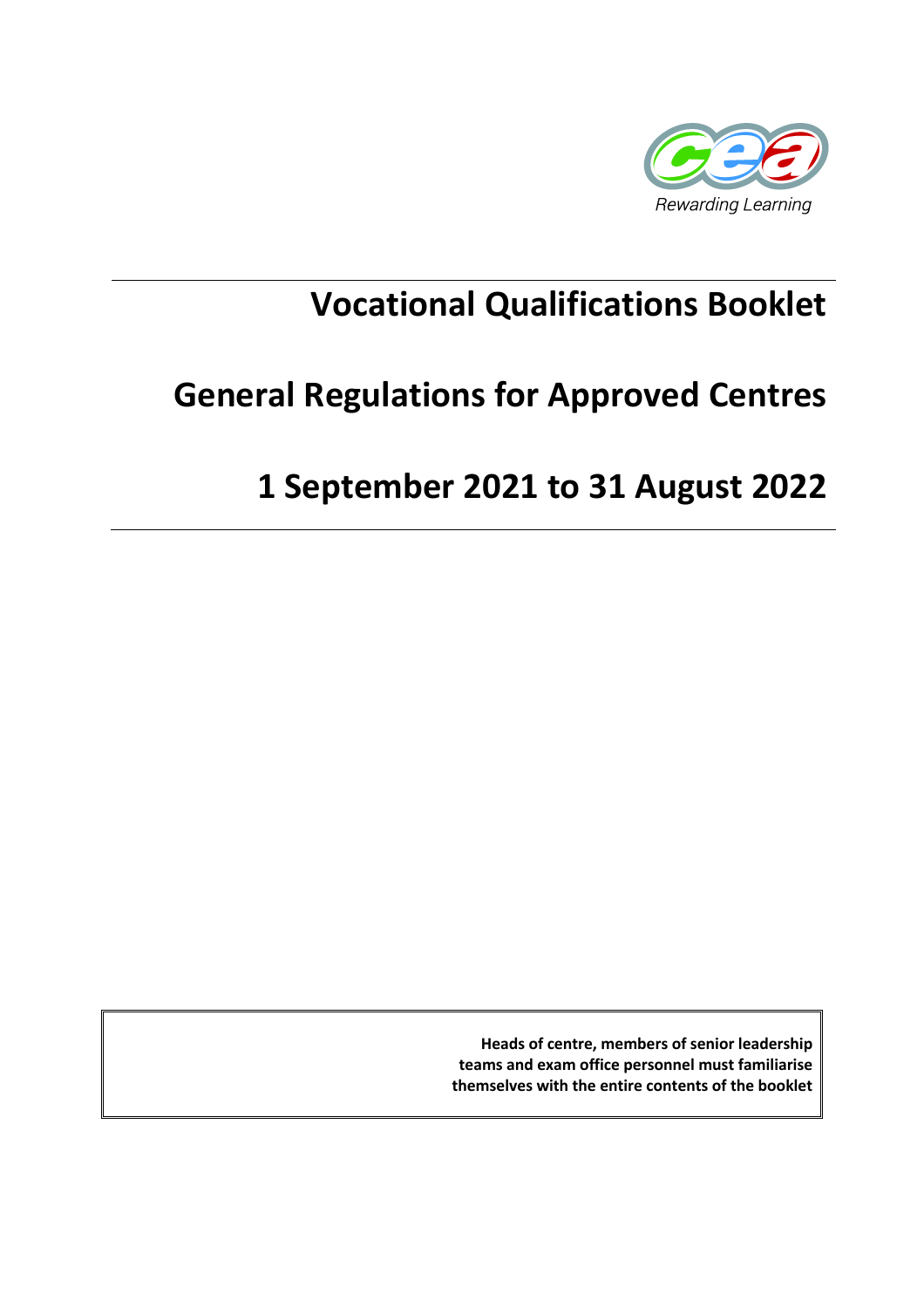A checklist for prospective examination centres who are seeking centre approval with CCEA, is provided on **page 23**.

This checklist has been produced to ensure that centre staff are fully prepared for the preregistration visit as conducted by the CCEA Inspection Service.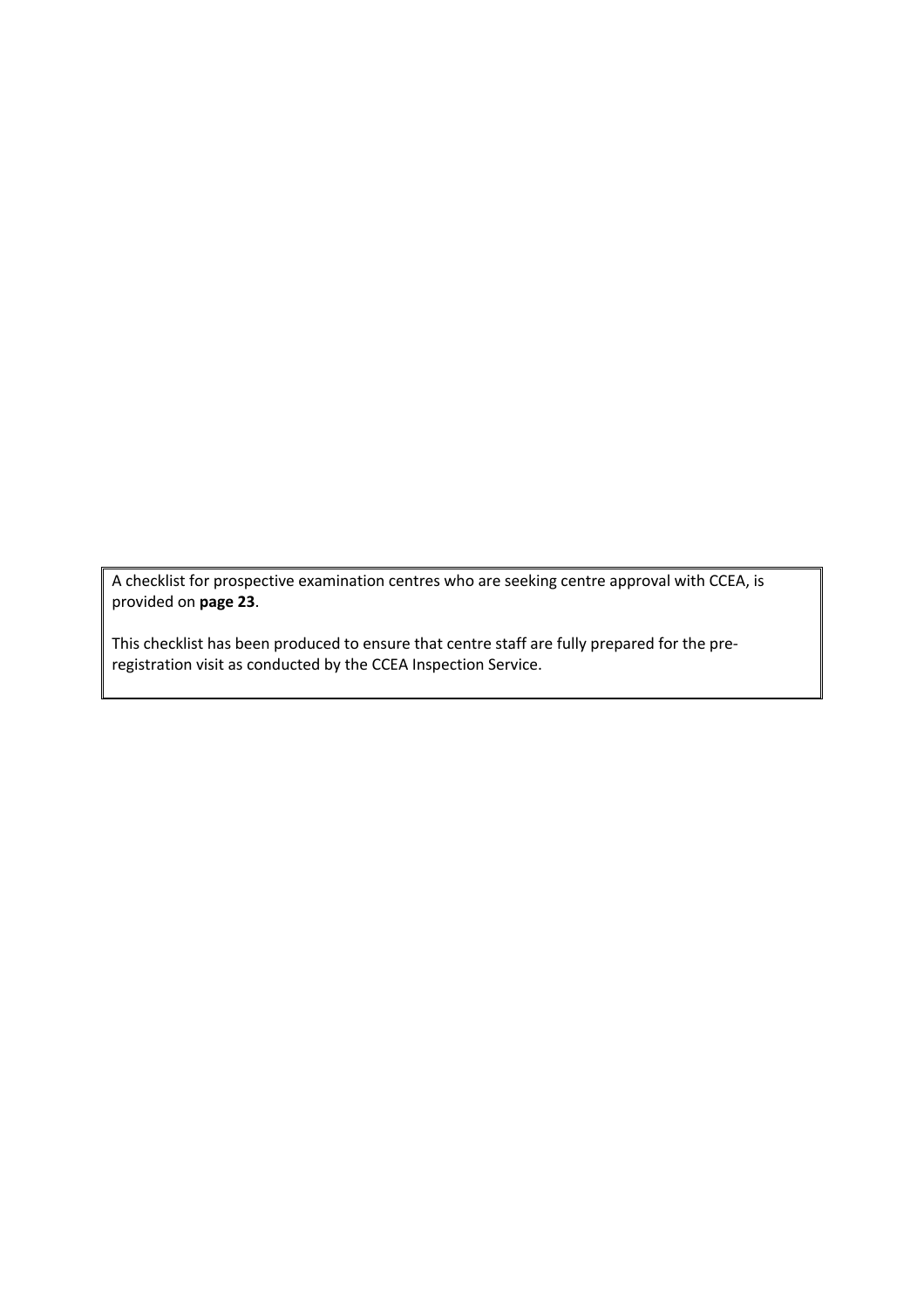#### **Contents:**

| $\mathbf{1}$ | <b>About These Regulations</b>                                                         | 1              |
|--------------|----------------------------------------------------------------------------------------|----------------|
| $\mathbf{2}$ | <b>Who Must Read These Regulations</b>                                                 | $\overline{2}$ |
| 3            | The Agreement Between the Centres and CCEA                                             | 3              |
|              | <b>Centre Status</b>                                                                   |                |
|              | Confidentiality                                                                        |                |
|              | Retention of Candidates" work<br>Communication                                         |                |
| 4            | The Responsibilities of the Awarding Body (CCEA)                                       | 6              |
|              | <b>Administrative Support for Centres</b>                                              |                |
|              | <b>Reporting Results</b>                                                               |                |
|              | <b>Feedback to Centres</b><br>Subject-Specific Support for Centres                     |                |
|              |                                                                                        |                |
| 5            | The Responsibilities of Centres                                                        | 8              |
|              | <b>Centre Management</b>                                                               |                |
|              | Access Arrangements and Reasonable Adjustments                                         |                |
|              | Candidates                                                                             |                |
|              | Coursework and Portfolios of Evidence                                                  |                |
|              | <b>Registrations and Entries</b>                                                       |                |
|              | During the Assessment<br>Malpractice                                                   |                |
|              | Post-Examination                                                                       |                |
|              | Centre Management                                                                      |                |
|              | Results                                                                                |                |
|              | Post-Results Services and Appeals                                                      |                |
|              | Certificates                                                                           |                |
| 6            | <b>Exchange of Data</b>                                                                | 16             |
|              | Data Protection                                                                        |                |
|              | Freedom of Information                                                                 |                |
|              | Copyright                                                                              |                |
|              | <b>Appendix A</b>                                                                      |                |
|              | JCQ Information for candidates - Privacy Notice, General and Vocational Qualifications | 21             |

**Appendix B**

Are you ready? – A checklist for prospective examination centres and where a centre has changed its address or secure storage arrangements **23**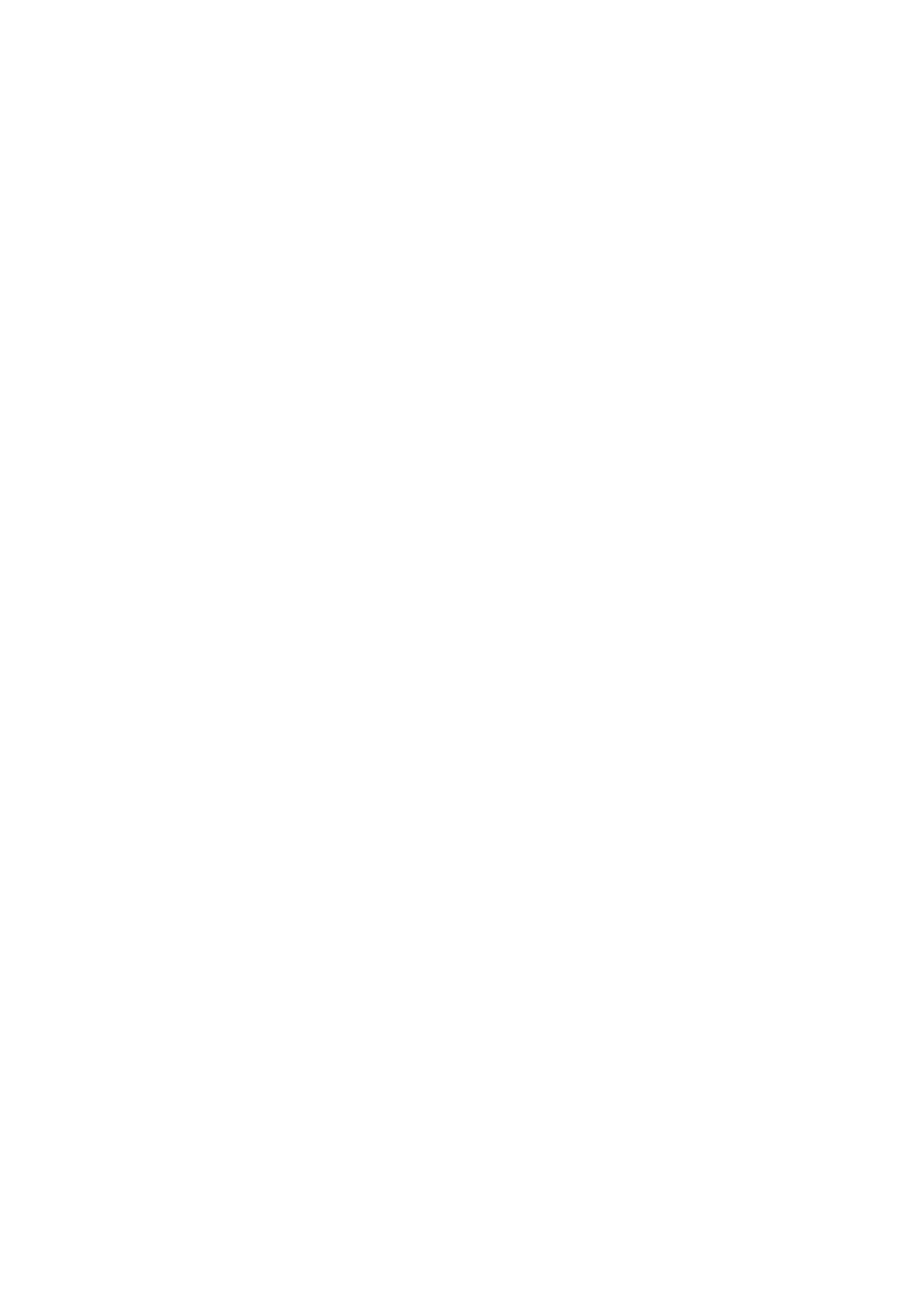# **1 About These Regulations**

**1.1** These regulations have been established to ensure that the integrity and security of the vocational assessment system is maintained at all times and is not brought into disrepute.

These regulations are not in place to supersede the JCQ General Regulations for conducting Examinations and Assessment. Centres offering General Qualifications must operate in accordance with JCQ General Regulations and NCNR.

Centres **must** conduct assessments in accordance with these regulations and, where relevant, the JCQ publication:

• *Access Arrangements and Reasonable Adjustments;*

A centre will have confirmed its readiness to adhere to these regulations when first registered as an approved centre. **All centres will be required to confirm, on an annual basis, that they are both aware of and adhering to the latest version of these regulations**.

This confirmation is managed through CCEA Centre Support Service (centresupport@ccea.org.uk) (**see section 5.3, page 8**).

**Failure to respond to the CCEA annual update will result in your centre status being suspended and could lead to CCEA withdrawing its approval of your centre.**

**1.2** For the purposes of this document:

**A vocational centre (the centre) is approved and registered by CCEA** for the registration or entry of candidates to its vocational assessments and for the conduct of those assessments.

#### **A centre may be:**

- a school/college or other educational establishment comprising of a single site; or
- a training organisation or small company comprising of a single site; or
- a school/college with a range of buildings in close proximity; or
- a 'controlling agency' with one or more associated sites, called satellites, which may include franchise arrangements.
- **1.3** The **head of centre** is the head of a school, the principal of a college or the chief officer of an institution which is approved by CCEA as a vocational centre. The head of centre is responsible to CCEA for making sure all assessments are conducted according to the instructions and the qualification specifications issued by CCEA.
- **1.4** The **examinations officer/assessment co-ordinator** is the person appointed by a head of centre to act on behalf of the centre in matters relating to the administration of awarding body examinations and assessment.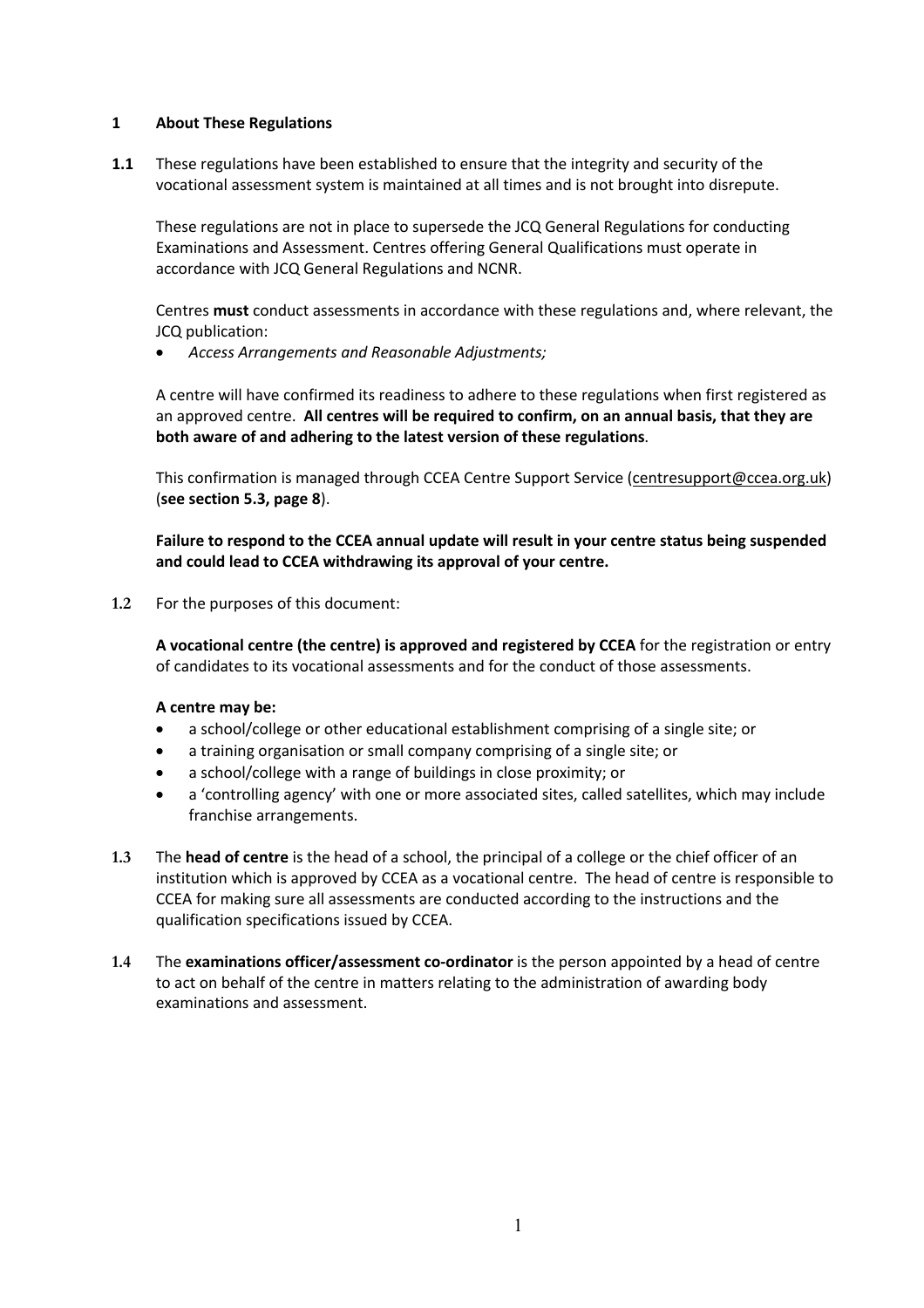**1.5** These general regulations apply to all vocational qualifications: Occupational Studies, OLA and CoPE, for the period 1 September 2021 to 31 August 2022.

The general regulations cover:

- the relationship between centres and CCEA;
- the responsibilities of CCEA in providing administrative, qualification-specific assessment and assessment support for centres;
- the responsibilities of centres during preparations for assessments and post- assessment activities; and
- obligations arising from current data protection, equality and freedom of information legislation.
- **1.6** These regulations should be read in conjunction with:
	- the regulator's *Code of Practice* ;
	- the regulator's *General Conditions of Recognition* ; and
	- all Joint Council for Qualifications (JCQ) and CCEA publications.

These documents will be found on the Ofqual website www.gov.uk/ofqual; the JCQ website www.jcq.org.uk; or CCEA's website www.ccea.org.uk.

The JCQ documents may be supplemented from time to time by separate qualification-specific instructions from CCEA.

#### **2 Who Must Read These Regulations?**

- **2.1** These regulations apply to vocational centres that have been approved and registered by CCEA **and** are taking any of the qualifications as defined in **section 1.5, as above**.
- **2.2** They must be read, and referred to, by:
	- the head of centre;
	- members of the senior leadership team;
	- the examinations officer or quality assurance co-ordinator appointed by the head of centre.
- **2.3 The head of centre** is the individual who is accountable to the awarding bodies for ensuring that the centre is always compliant with the published JCQ regulations and awarding body requirements to ensure the security and integrity of the examinations/assessments.
- **2.4 The examinations officer** is the person appointed by the head of centre to act on behalf of, and be the main point of contact for, the centre in matters relating to the general administration of awarding body examinations and assessments.
- **2.5 The head of centre may not appoint themselves as the examinations officer**. A head of centre and an examinations officer are two distinct and separate roles.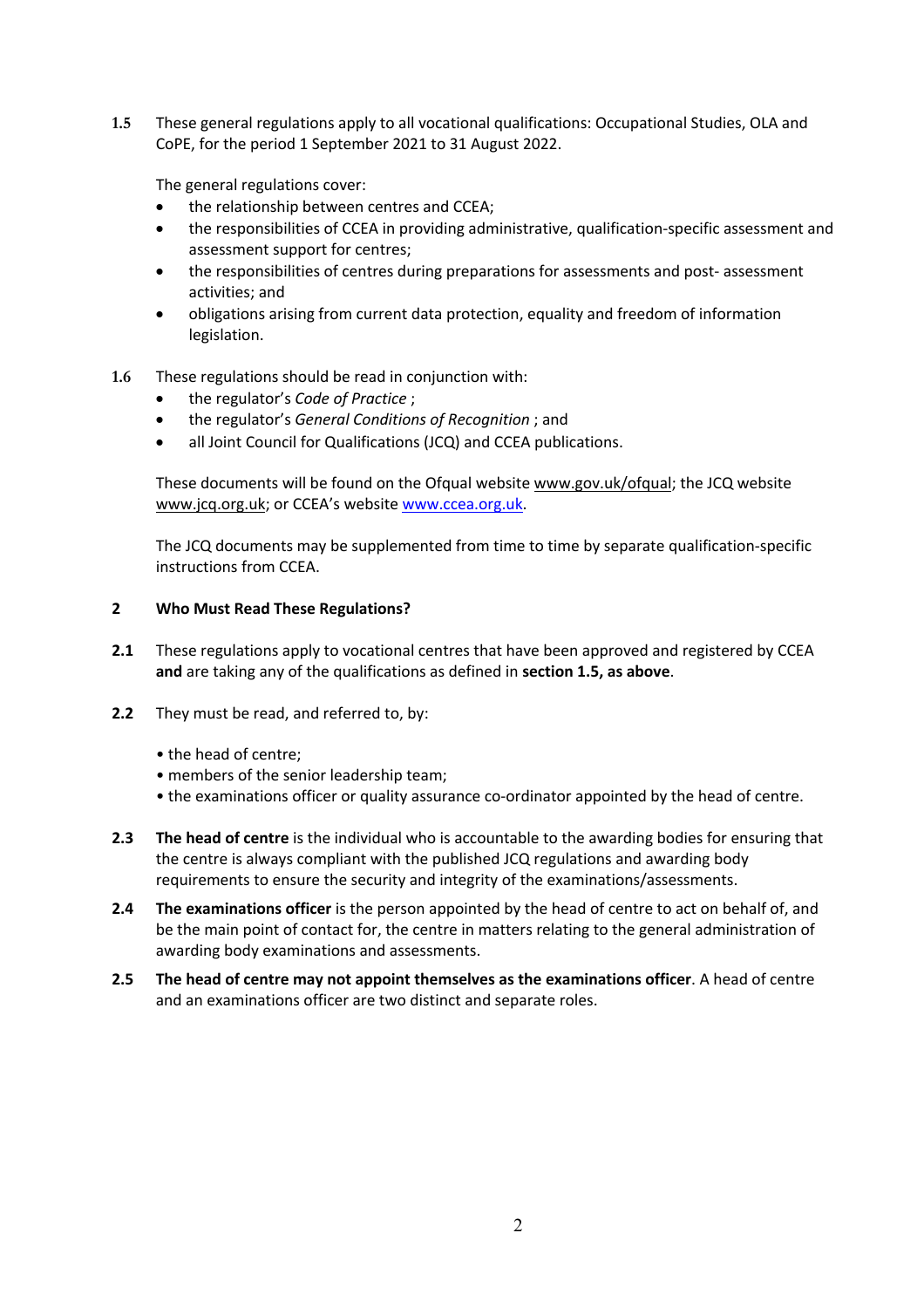# **3 The Agreement Between the Centres and CCEA**

**3.1** The regulations in this section cover the general relationship between the centre and CCEA.

# **Centre Status**

**3.2** Prospective new centres must contact CCEA advising that they wish to register or enter candidates in order to apply for approval as a centre.

This application must be made by the head of centre no later than five months before the closing date for entries. Where the assessments are on-demand, applications must be made in accordance with CCEA's instructions.

For example, if a prospective new centre wishes to enter candidates for examinations in June 2022, an application **must** be sent to CCEA **no later than 30 September 2021**.

Where a centre is applying for additional recognition with an awarding body, e.g. wishing to enter candidates for general qualifications in addition to existing vocational qualifications, a separate application **must** be made to CCEA no later than two months before candidates are to undertake an examination/assessment. Approval for one qualification will not necessarily mean approval for other qualifications.

- **3.3** A checklist for prospective centres can be found within this document (**Appendix B, page 23**).
- **3.4** As part of the centre approval process for prospective new centres, CCEA may, where appropriate, undertake a credit check.
- **3.5** A centre must:
	- clear signage outside the main building;
	- have an appropriate office for conducting administrative functions and a named contact available between 8.30 am to 3.30 pm during term time. CCEA, will reject any application for centre recognition where it is intended to operate a centre from a private residential address.
	- a secure storage unit:
	- appropriate accommodation to support the size of the cohorts being taught.

# **3.6 Groups of centres are not permitted to register a centre purely for administrative purposes only in order to take question papers to an alternative site.**

Centres are only permitted to take question papers to an alternative site where the published criteria for an alternative site arrangement has been met. The JCQ Centre Inspection Service **must** be informed using CAP, Centre Admin Portal, which allows centres to process alternative site arrangements, centre consortium arrangements, overnight supervision arrangements, transferred candidate arrangements and very late arrivals on-line.

- **3.7** When registering a centre, CCEA is entering into a relationship with the centre only. That relationship is governed by the contract between CCEA and the centre, these regulations and any other relevant documents issued by the JCQ, CCEA, or the regulators.
- **3.8** A school, college or other educational establishment, a training provider or a company approved and registered as an examination/assessment centre **must** be able to meet the conditions set out in these regulations and relevant qualification specific criteria.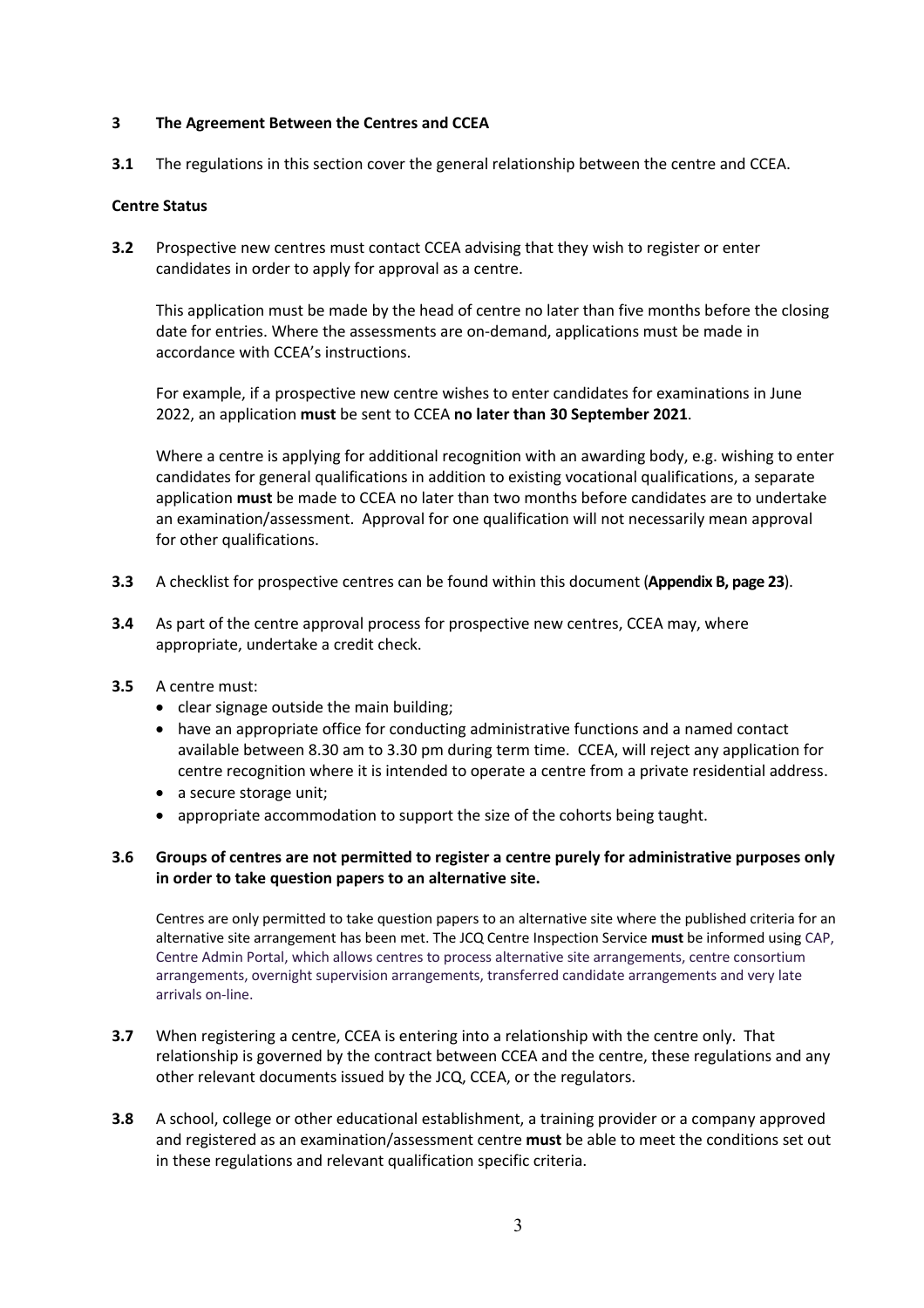- **3.9** CCEA reserves the right to withdraw approval either for the delivery of a specific qualification or centre approval for all qualifications at any time, if the centre has not complied with any part of CCEA's regulations which are in force at the time. CCEA additionally reserves the right to withdraw centre approval where continued approval would bring the assessment system into disrepute. CCEA reserves the right to notify the other JCQ awarding bodies of such actions.
- **3.10** CCEA reserves the right to withdraw approval of inactive centres or those centres which fail to respond to the CCEA vocational register annual update (**see section 5.3, page 8**).
- **3.11** CCEA reserves the right to withdraw approval of those centres which do not meet its current approval criteria.
- **3.12** In the event of a centre ceasing to operate, it **must** take all reasonable steps to protect the interests of the candidates. It **must** also notify **CCEA's Compliance team.**
- **3.13** In the event that the centre withdraws from its role in delivering a qualification, CCEA will take all reasonable steps to protect the interests of the candidates.
- **3.14** Centre approval does not automatically allow a centre to state or imply awarding body approval in published material online. Permission must be sought from CCEA. This will also extend to the use of CCEA's logo.
- **3.15** Such information may be given to enquirers on request, provided that it is done in a manner which cannot be interpreted to mean anything other than that CCEA is satisfied the centre has adequate facilities and resources with which to conduct vocational assessments.

#### **Confidentiality**

#### **3.16 The centre will:**

- keep confidential the names and addresses of examiners, moderators, external verifiers and any other CCEA personnel. This also extends to email addresses of awarding body/JCQ personnel;
- not forward e-mails and letters from awarding body or JCQ personnel without prior consent to third parties or upload such correspondence onto social media sites such as Facebook, Twitter, Snapchat, LinkedIn etc;
- keep confidential the centre's employment of, in any capacity, any current or former JCQ and CCEA centre inspectors, awarding body examiners, moderators, awarders, external verifiers or other personnel; and not to mention this relationship in any form of literature issued in connection with the centre's programmes of assessment or promotional material.
- **3.17** The centre may share information and data with other centres which are members of the consortium or Academy Trust provided it complies with these confidentiality obligations. **All centres which are part of the consortium or Academy Trust must be aware of these obligations.**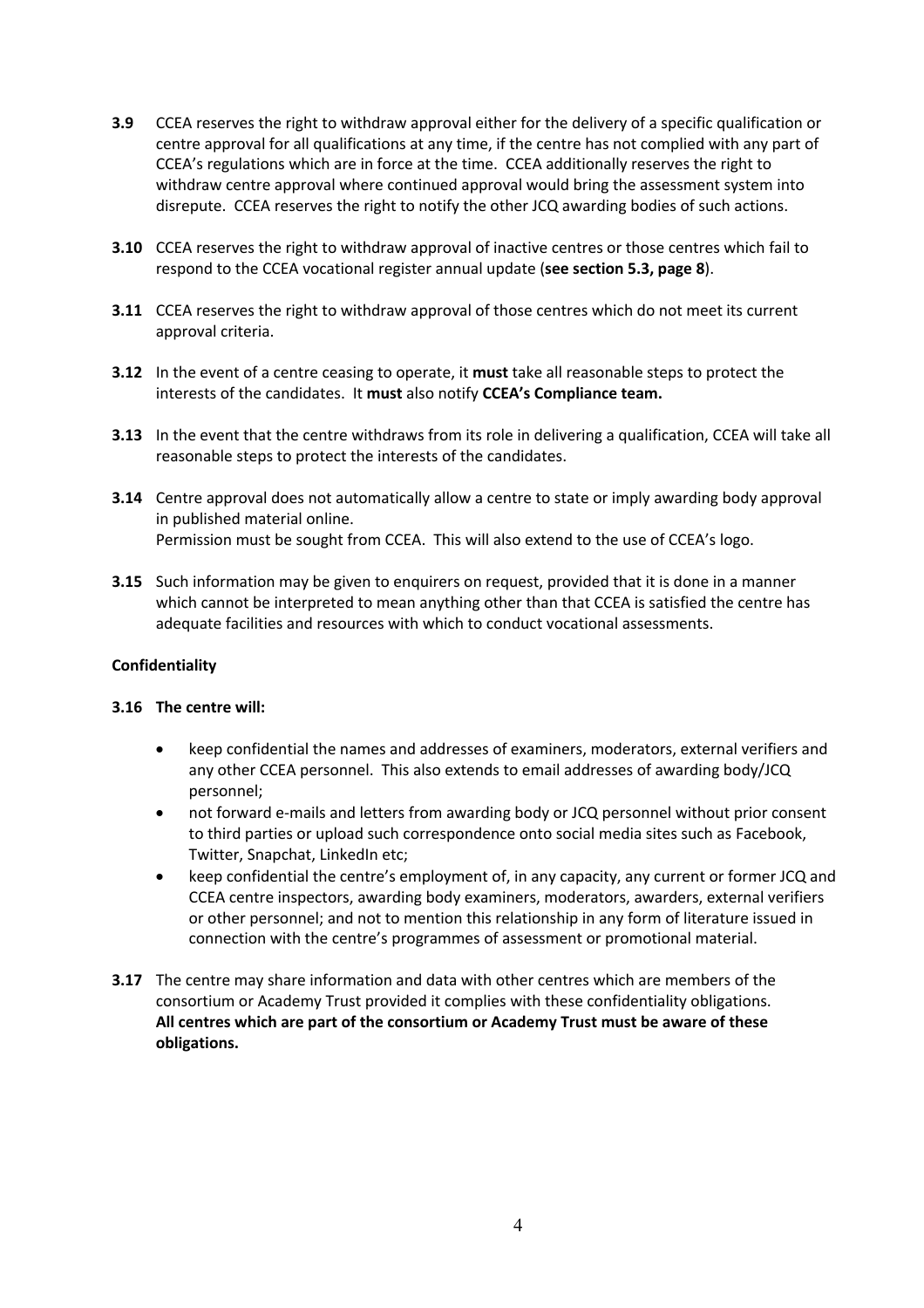### **Retention of Candidates' Work**

# **3.18 CCEA will:**

- unless otherwise stated, return centre-assessed work to centres after the publication of results;
- reserve the right to retain samples of centre-assessed work for archive purposes even where work is normally returned to centres and to retain all centre-assessed work, and associated materials which have been the subject of an irregularity or malpractice investigation;
- assume ownership of all written scripts and candidates' work submitted electronically (where applicable).
- retain examples of assessment materials to demonstrate standards; and for reference by awarders in future years; and
- permit centres to return to candidates their portfolios of evidence of achievement following verification unless these are part of a malpractice investigation.
- dispose of all scripts and the verified work of candidates after those required for access to scripts, reviews of marking, appeals, 'live' malpractice cases and research purposes have been extracted. Scripts and verified work of candidates will be disposed of in a confidential manner

# **3.19 It is the responsibility of centres to:**

• **keep live assessments and candidates' coursework and portfolios, secure and confidential at all times whilst in their possession**. It is not acceptable for teaching staff to share live coursework of a candidate with other candidates. Live coursework is defined as any coursework on a topic which has been set either by CCEA, or the centre for a current or future examination series. The work may have been completed in a previous year or is in preparation for the present or future series;

(Centres should refer to the JCQ document *Notice to Centres – Teachers sharing controlled assessments and coursework with candidates*. This document is available on the JCQ website http://www.jcq.org.uk/exams-office/controlled-assessments/). See paragraph 4.8 of the JCQ publication Instructions for conducting non-examination assessments https://www.jcq.org.uk/exams-office/non-examination-assessments

• store safely and securely, coursework or portfolios retained in, or returned to, the centre up to and including the deadline for service 3 re-moderation or until any enquiry or malpractice investigation has been resolved.

#### **Communication**

#### **3.20 CCEA will:**

Centres **must not** advise parents/candidates to contact awarding bodies/JCQ directly. If contacted, the awarding body/JCQ will direct the parent/candidate back to the centre.

Will not communicate with candidates or their parents/carers regarding examination administration except in exceptional circumstances and at its discretion. Therefore, centres **must not** advise parents/candidates to contact CCEA directly.

Correspondence on any aspect of a candidate's examination or assessment will be conducted between CCEA and the head of the centre, a member of the senior leadership team or the examinations officer.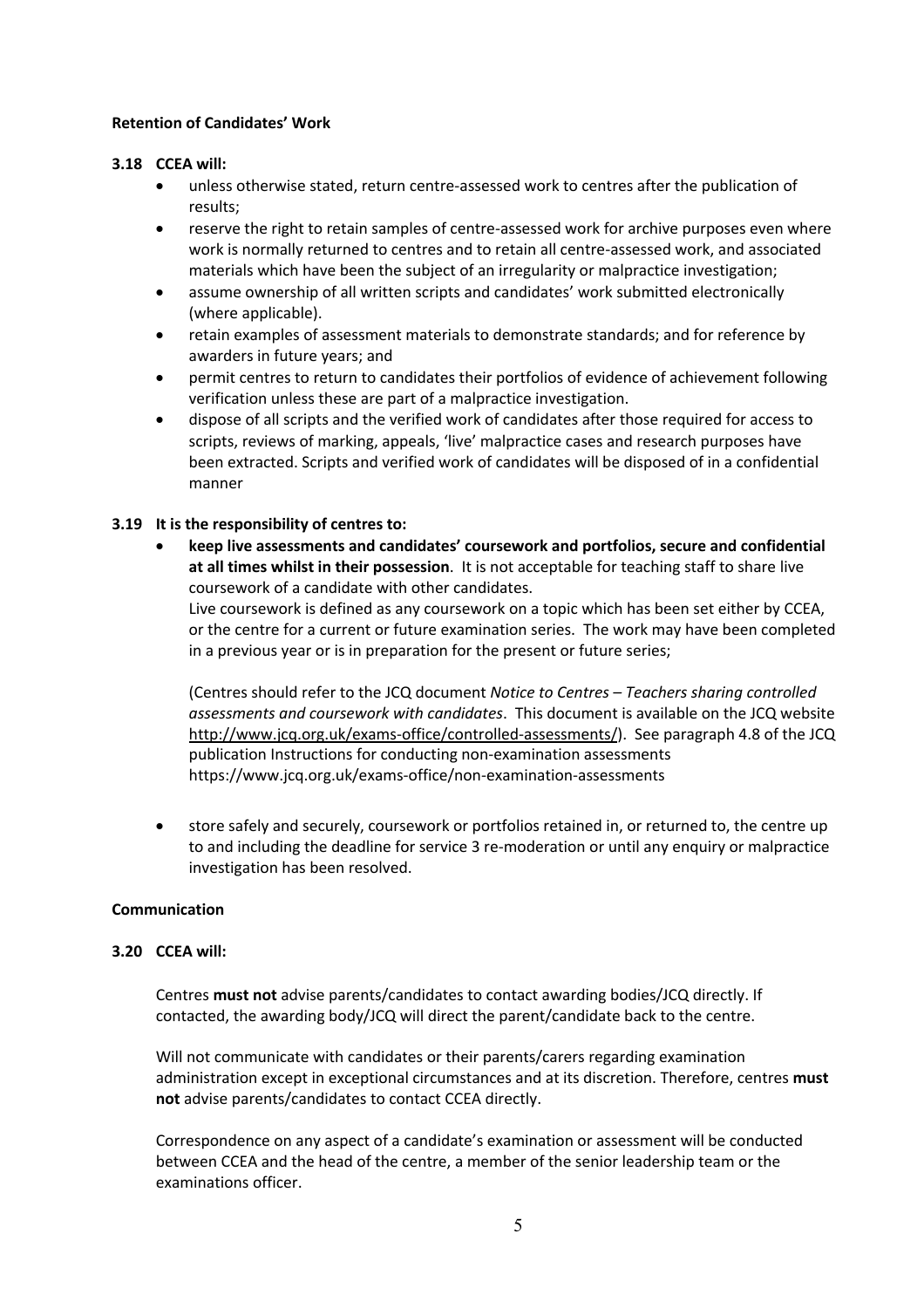Private candidates may approach an awarding body regarding post-results services and appeals.

# **4 The Responsibilities of the Awarding Body (CCEA)**

**4.1** The General Conditions of Recognitions 9 Condition C2, '*arrangements with centres'*, sets out how the awarding bodies must make their relationship with centres clear and streamlined. CCEA will comply with this and make its relationship with centres clear and streamlined.

# **Administrative Support for Centres**

# **4.2 CCEA agrees to:**

- provide documentation and guidance on a centre's responsibilities when managing, administering and assuring the quality of an assessment or qualification;
- issue moderation procedures that they will undertake (or that will be undertaken on their behalf) which allow for the marking of assessments by centres to be monitored, ensure assessments meet the required standards and allow for any adjustments to marks to be made;
- provide key dates of assessment and assessment administration; and inform centres how to submit and process registrations and entries.

**N.B. Centres should note that the acceptance of candidate entries and/or registrations by an awarding body, including private candidates, does not mean that a legal relationship has been entered into between the awarding body and those candidates;**

- provide general procedures and documentation relating to the administration of coursework and portfolios;
- provide, where relevant, qualification-specific instructions and associated documentation;
- process applications for access arrangements and reasonable adjustments, as requested by centres, in line with the JCQ publication *Access Arrangements and Reasonable Adjustments*  effective from 1 September 2017. Applications will be processed efficiently and within the relevant timescales;
- ensure that nothing in the instructions that it issues shall in any way affect the responsibility of the centre for health, safety and safe working under current legislation and local government by-laws. Any particular local requirements must be followed by the centre;
- issue customer service statements and monitor its performance; and
- assist centres to carry out JCQ and CCEA procedures and instructions correctly.

# **Reporting Results**

# **4.3 CCEA agrees to:**

- issue results to centres via EDI/A2C/hard copy (where relevant) and awarding body secure extranet sites;
- issue results in a new name following gender re-assignment, or a released prisoner being given a new identity, or a witness protection programme, upon receipt of appropriate documentation. The accompanying documentation will be treated in the strictest of confidence;
- issue certificates which are presented clearly; (The results are owned by the awarding body. An awarding body has the right to amend a candidate's provisional result(s) prior to the issuing of a certificate.)
- investigate and report the outcome of re-moderations and appeals; and
- hold an archive of candidates' results.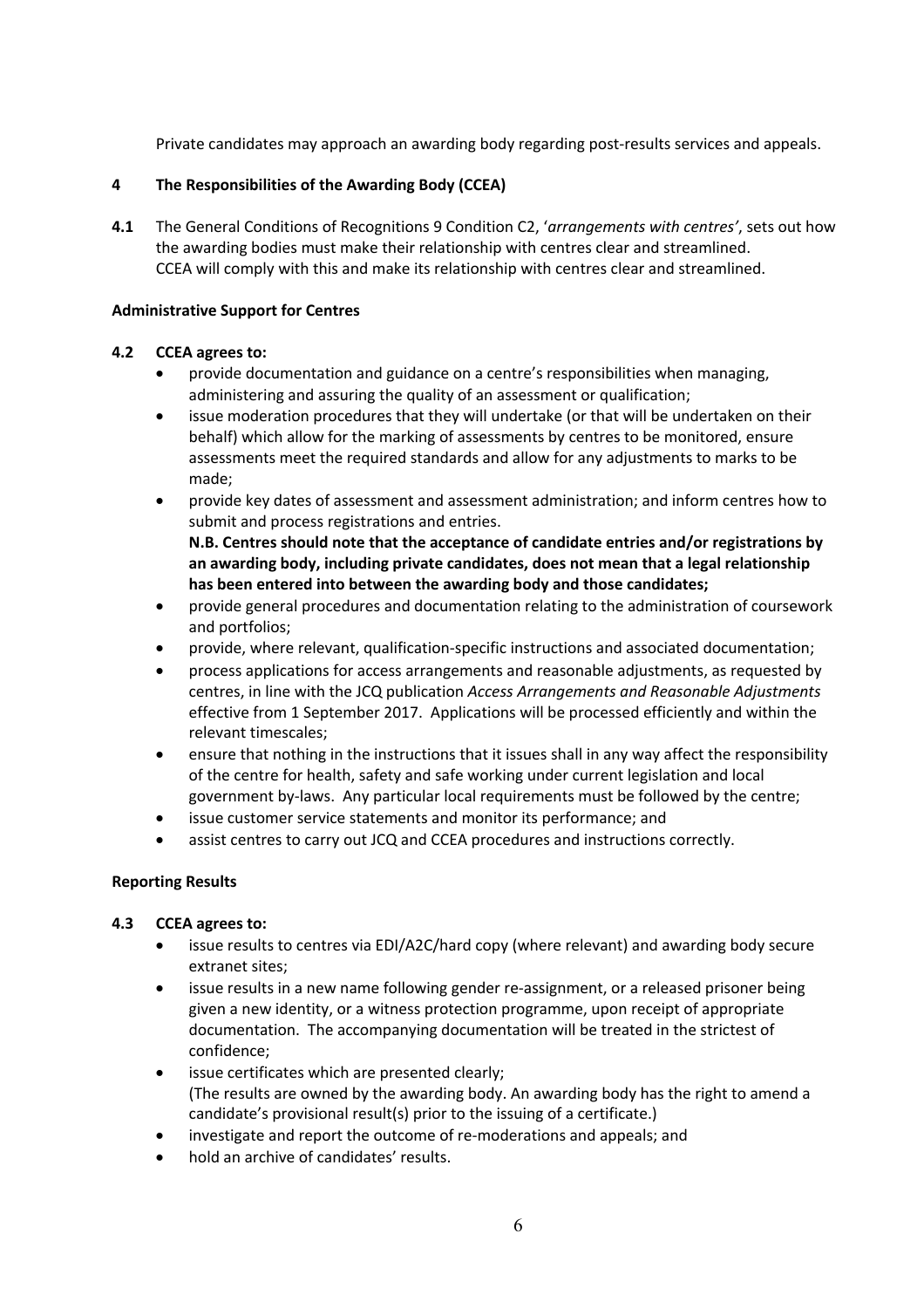# **Feedback to Centres**

# **4.4 CCEA agrees to:**

• provide a mechanism for receiving and responding to comments from centres and other stakeholders about its examinations and assessments.

# **Subject-Specific Support for Centres**

# **4.5 CCEA agrees to:**

- provide information on specifications available for its vocational qualifications;
- provide advance notice of the withdrawal of qualifications, subjects or units;
- provide detailed specifications for each vocational qualification offered;
- provide access to specialist advice and guidance;
- provide appropriate support materials;
- offer a programme of training for vocational qualification specifications; and
- respond to requests for information or advice about any aspect of specification provision.
- **4.6** All specifications and related services are provided in accordance with the requirements of the appropriate regulators.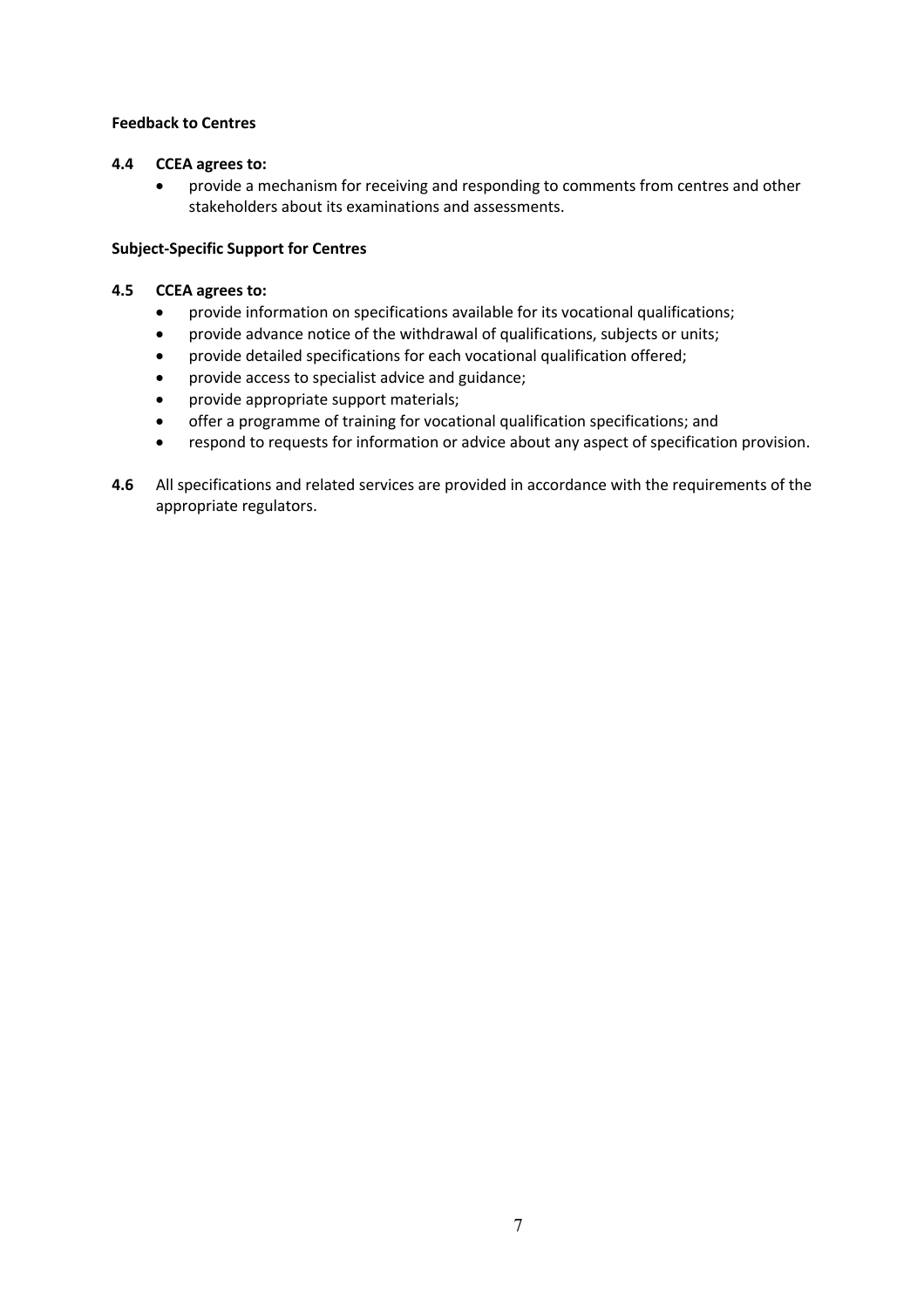# **5 The Responsibilities of Centres**

#### **Centre Management**

- **5.1** The **head of centre must** be familiar with the system of public examinations/assessments which operates in the United Kingdom. The head of centre **must** ensure compliance with the published regulations in order to deliver the qualification(s).
- **5.2** All centres newly registered must have suitable Internet access to enable them to make full use of the awarding bodies' extranet sites for assessment administration purposes.

# **5.3 It is the responsibility of the head of centre to ensure that his/her centre:**

- delivers the qualification, as required by the awarding body, in accordance with the Equality Act 2010 (or any legislation in a relevant jurisdiction other than England and Wales which has an equivalent purpose and effect); This includes but is not limited to ensuring that qualifications are made available to all candidates capable of undertaking them and seeking reasonable adjustments for disabled candidates;
- enables the relevant senior leader(s), the examinations officer and the SENCo to receive appropriate training and support in order to facilitate the effective delivery of examinations and assessment
- manages Conflicts of Interest by informing the awarding bodies, before the published deadline for entries, of:

• any members of centre staff who are taking qualifications at their own centre which include internally assessed components/units;

• any members of centre staff who are teaching and preparing members of their family (which includes step-family, foster family and similar close relationships) or close friends and their immediate family (e.g. son/daughter) for qualifications which include internally assessed components/units; and

maintains clear records of all instances where:

• exams office staff have members of their family (which includes step-family, foster family and similar close relationships) or close friends and their immediate family (e.g. son/daughter) being entered for examinations and assessments either at the centre itself or other centres;

• centre staff are taking qualifications at their centre which do not include internally assessed components/units;

• centre staff are taking qualifications at other centres.

The head of centre must ensure that the records include details of the measures taken to mitigate any potential risk to the integrity of the qualifications affected. The records may be inspected by a JCQ Centre Inspector and/or awarding body staff. They might be requested in the event of concerns being reported to an awarding body. The records must be retained until the deadline for reviews of marking has passed or until any appeal, malpractice or other results enquiry has been completed, whichever is later.

• appoint an examinations officer/assessment co-ordinator to act on behalf of the centre in matters relating to the administration of examinations and assessments;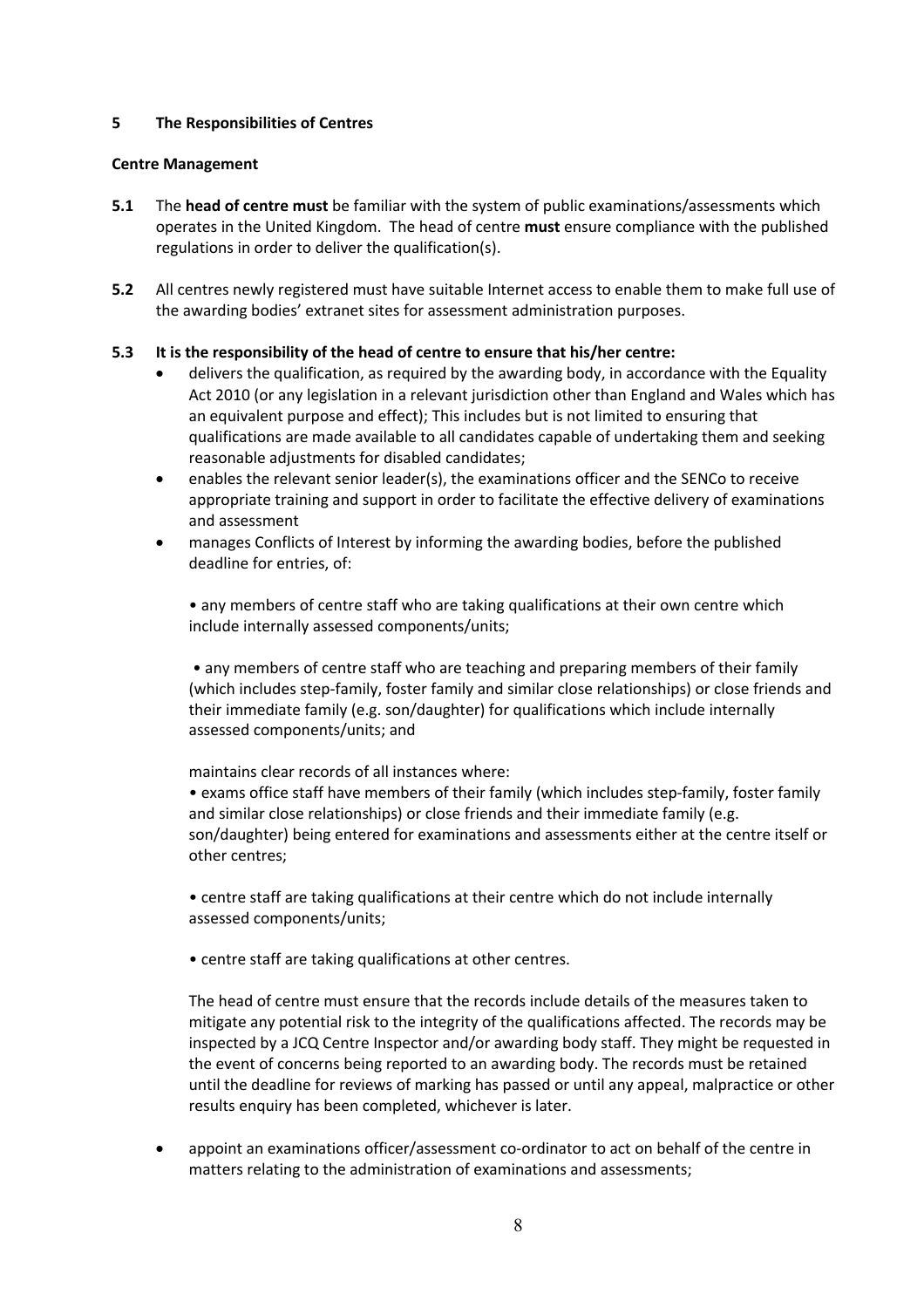- ensure that the examinations officer/assessment co-ordinator receives appropriate training in order to facilitate the effective delivery of examinations and assessments within the centre;
- provide contact details and an address to which all correspondence in connection with the administration of assessments can be directed. **This must be the registered** address of the centre. (Centres must provide CCEA with an official school, college or training centre e-mail address and landline telephone number. Emergency contact details **must** also be provided. These may be a mobile telephone number or personal e-mail);
- **respond accurately and promptly to CCEA's annual update**, confirming they are both aware of, and adhering to, the latest version of these regulations;
- confirm their details or inform CCEA of any changes to their contact details through the CCEA Compliance Team
- inform CCEA **immediately** (centresupport@ccea.org.uk) **if any changes occur after the annual** update **has taken place**;
- inform CCEA (centresupport@ccea.org.uk) **no later than 6 weeks prior to moving to a new**  address **or a re-location of the secure storage facility**; (As a result of this notification a centre inspection will take place.) **or changing secure storage facilities in light of a substantial new build** (a change of address or a substantial new build, resulting in revised arrangements will lead to a new centre inspection);
- informs CCEA **immediately** of any other changes in its circumstances that could affect its centre status;
- informs CCEA **before the associated entries are submitted** of any members of centre staff who are either sitting assessments or teaching and preparing members of their family for assessments. CCEA should also be informed where children of exams office staff are being entered for assessments;

If a candidate is entered for an awarding body's examinations at a centre where a relative is employed, the head of centre **must** ensure that during the examination series the candidate's relative **does not** have unaccompanied access to examination materials. For example, question papers, pre-release materials and answer scripts.

If the relative in question is the centre's examinations officer, then appropriate arrangements **must** be made to ensure that another person is present for all of the administrative arrangements relating to the candidate's examinations. (For example, any application for special consideration must be authorised by a member of centre staff other than the candidate's relative.)

Heads of centre **must** note that entering members of centre staff for qualifications at their own centre **must** be **as a last resort** in cases where the member of centre staff is unable to find another centre.

The head of centre **must** ensure that during the examination series the member of centre staff is treated as per any other candidate entered for that examination, does not have access to examination materials and does not receive any preferential treatment.

• have in place a **written** contingency plan which covers all aspects of assessment administration. This will allow members of the senior leadership team to act immediately in the event of an emergency or staff absence. **The examination contingency plan must be readily available for inspection purposes;**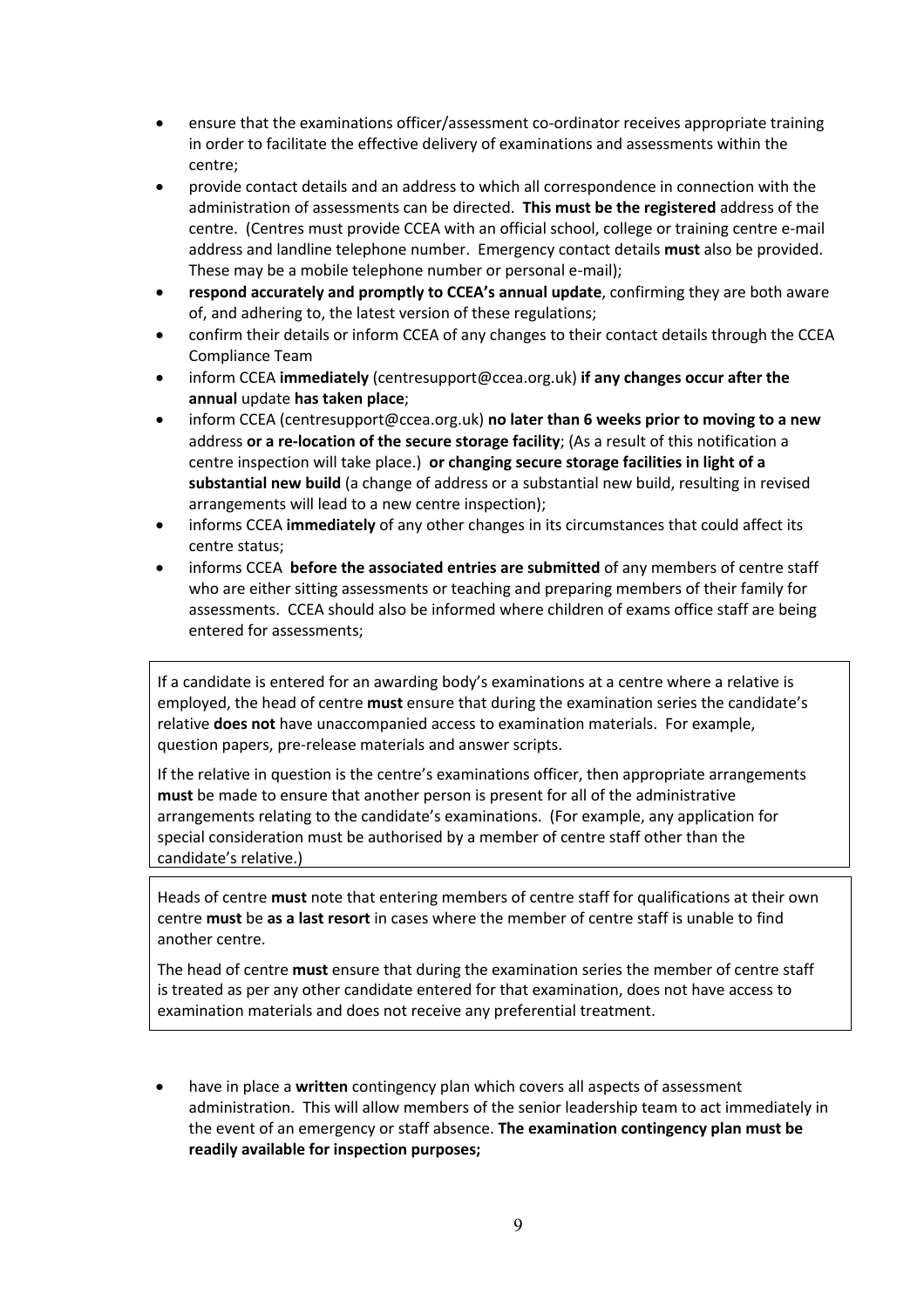**(The examination contingency plan should also reinforce procedures in the event of the centre being unavailable for examinations owing to an unforeseen emergency.)** 

- have in place a **written** child protection/safeguarding policy, including Disclosure and Barring Service (DBS) clearance, which satisfies current legislative requirements;
- has appropriate accommodation to support the size of the cohorts being taught, including appropriate accommodation for candidates requiring access arrangements;
- take **all reasonable steps to maintain the integrity of the assessments, including the security of all assessment materials;**
- co-operate with CCEA Centre Inspection Service, and/or an awarding body and/or regulatory authority when subject to inspection and/or investigation, and take all reasonable steps to comply with all requests for information or documentation made by an awarding body or regulatory authority as soon as is practical;
- assist an awarding body in carrying out any reasonable monitoring activities;
- ensure that all venues used for assessments, records and secure storage facilities are open to inspection. CCEA centre inspectors will identify themselves with an appropriate letter of authorisation/card. The Inspector **must** be accompanied throughout his/her tour of the premises.

(The awarding bodies have agreed a common set of sanctions where a centre has not complied with the published JCQ regulations. **Appendix 4** of the JCQ publication Suspected Malpractice in Examinations and Assessments – Policies and Procedures lists a series of indicative sanctions against centres.)

- inform CCEA Centre Examiner Support Team using the JCQ *Alternative Site form* of any alternative sites that will be used to conduct assessments;
- make arrangements to receive and issue material received from CCEA to staff and candidates; and notify them of any advice and instructions relevant to the assessments;

**Where a centre fails to respond to requests from the CCEA Centre Inspection Service and/or the CCEA Registration Team, the awarding body reserves the right not to despatch assessment materials.**

- submit in accordance with awarding body' instructions, information they may reasonably require in relation to their assessments, returning all subject-specific forms by the required date;
- allow candidates access to relevant pre-release materials on or as soon as possible after the date specified by the awarding bodies;
- create assessment conditions, including on-screen and computer-based assessments, which ensure that the work submitted is that of the candidate alone using only the items/materials specified;
- retain a workforce of an appropriate size and competence, including sufficient managerial and other resource, to undertake the delivery of the qualification as required by an awarding body. This includes taking reasonable steps to ensure occupational competence where this is required for the assessment of specific qualifications;
- ensure that candidates have had adequate experience in the relevant practical environment, or relevant training where required by the qualification concerned;
- ensure that local health and safety rules are in place and that the centre is adequately covered for public liability claims.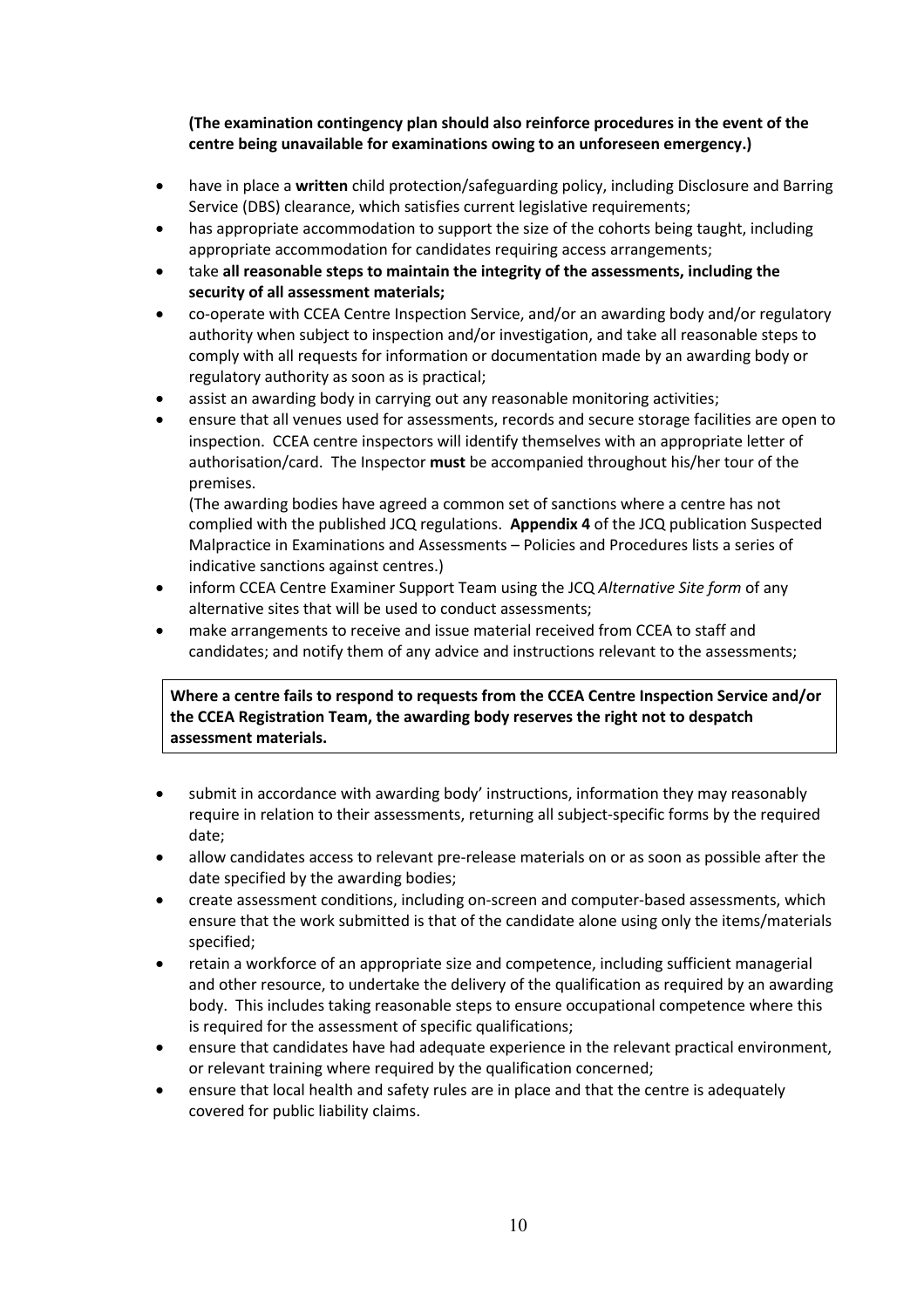### **Access Arrangements and Reasonable Adjustments**

# **5.4 The head of centre/senior leadership team agrees to:**

- appoint a SENCo who will determine appropriate arrangements for candidates with learning difficulties and disabilities;
- ensure that it will recruit with integrity with regard to vocational qualifications;
- ensure that learners will **in an accessible format** have the correct information and advice on their selected qualification(s) and that the qualification(s) will meet their needs. The recruitment process **must** include the centre assessing each potential learner and making justifiable and professional judgements about the learner's potential to successfully complete the examinations/assessments and achieve the qualification(s). The centre's assessment **must** identify, where appropriate, the support that will be made available to the learner to facilitate access to/assessments;
- undertake the necessary and appropriate steps to gather an appropriate picture of need and demonstrate normal way of working for a private candidate. **This includes distance learners and home educated students**. The centre, where required, **must** lead on the assessment process. The candidate **must** be assessed by the centre's appointed assessor. In some instances, depending on his/her needs, the candidate may have to be assessed away from the centre, for example at home. **The centre must comply with the obligation to identify the need for, request and implement access arrangements**;
- ensure that where a candidate with a learning difficulty requires an assessment of his/her needs, he/she is assessed by an appropriately qualified specialist assessor **as appointed by the head of centre**;
- have a **written** process in place to not only check the qualifications of those assessing candidates but that the assessment process is administered correctly;
- assist the awarding body in the discharge of its duty to make reasonable adjustments by requesting access arrangements, where required, and fully supports the SENCo in effectively implementing those arrangements once approved;
- submit any applications for access arrangements or reasonable adjustments by the published deadline ensuring that appropriate documentary evidence is held on file to substantiate such an arrangement and is open to inspection;
- ensure that a file is retained by the SENCo which **must** contain for each application supporting evidence of need (where required) and a signed data protection notice;
- recognise its duties towards disabled candidates as defined under the terms of the Equality Act 2010**†**. This **must** include a duty to explore and provide access to suitable courses, submit applications for reasonable adjustments and make reasonable adjustments to the service the centre provides to disabled candidates. A **written** disability policy setting out how the centre seeks to comply with the Equality Act 2010**†** and fully supporting disabled candidates **must** be available for inspection purposes.

**†**or any legislation in a relevant jurisdiction other than England and Wales which has an equivalent purpose and effect.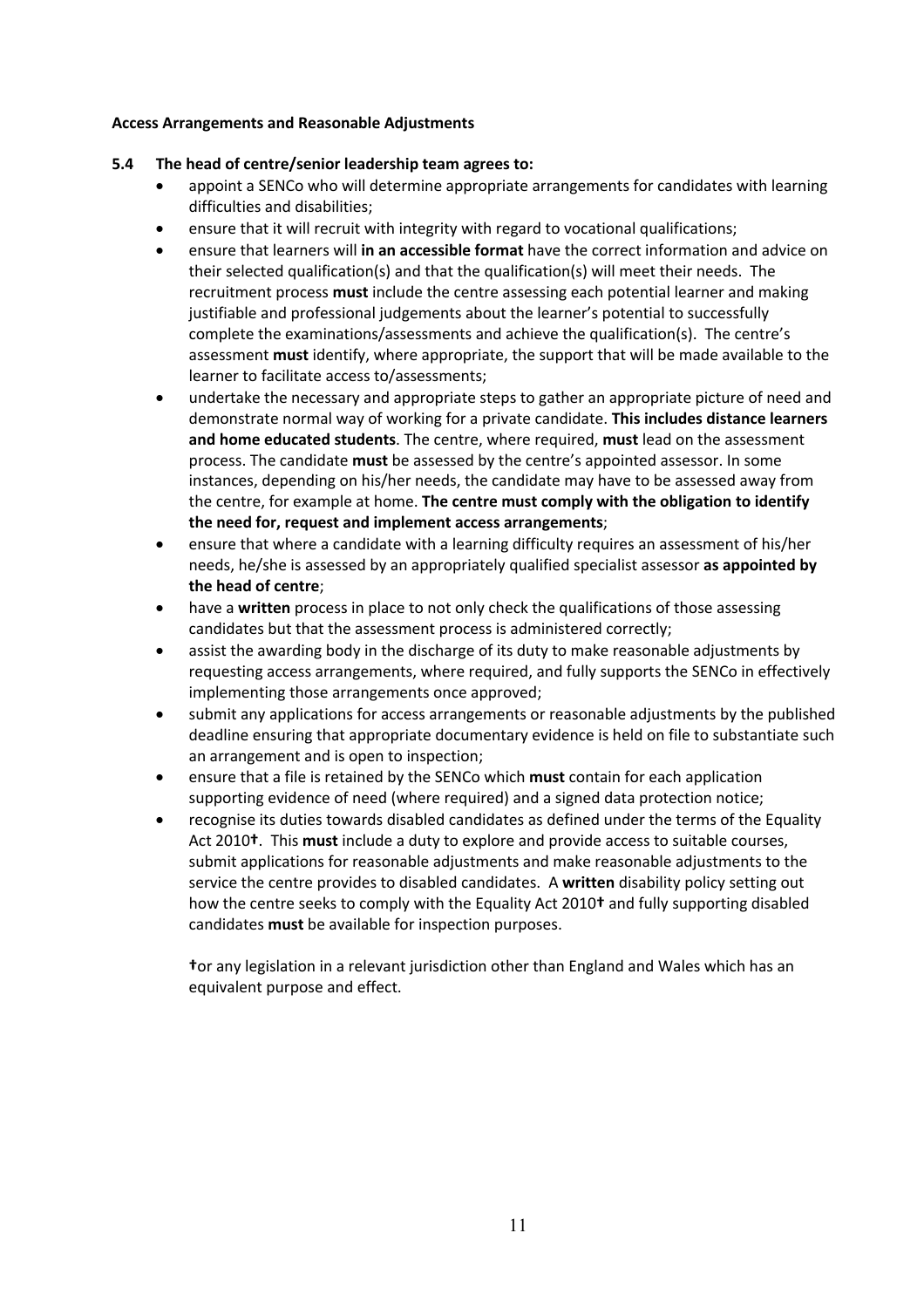**5.5** The arrangements **must** be carried out in accordance with the following JCQ publication: *Access Arrangements and Reasonable Adjustments, 1 September 2017 to 31 August 2018.*

**Advice:** Schools should familiarise themselves with the document published by the Equalities and Human Rights Commission (EHRC) *Reasonable adjustments for disabled pupils – Auxiliary Aids, Technical Guidance*

http://www.equalityhumanrights.com/legal-and-policy/equality-act/equality-act-codes-ofpractice/

**N.B.** If CCEA identifies deficient performance by a centre in respect of its role in requesting and/or implementing access arrangements, an awarding body will take decisive action. Ultimately, an awarding body might have to withdraw approval for a centre. This would be where a centre has clearly failed to comply with its obligations in respect of identifying the need for, requesting and implementing access arrangements.

# **Candidates' entries**

# **5.6 The centre agrees to:**

- observe each awarding body's terms and conditions for the entry and withdrawal of candidates for their examinations and assessments. The centre must observe any regulatory requirements for the qualification;
- register or enter candidates for an assessment in accordance with the awarding body's published procedures for that qualification;
- maintain a unique candidate identifier (UCI) or unique learner number (ULN) for each candidate entered for an examination or assessment and to ensure that the same UCI or ULN is used consistently for the candidate over time to enable aggregation of units and qualifications. An Awarding body does not accept entries directly from private candidates; they will only accept entries made through an accredited centre. Enter candidates under names that can be verified against suitable identification such as a birth certificate, passport or driver's licence. **You may need to check that the name the candidate is using within the centre is his/her legal name rather than a 'known as' name.** This will help to prevent issues at a later date when the candidate may need to verify that he/she is the person named on the certificate;
- pay fees as instructed and at the time specified by CCEA;
- verify the identity of all candidates that they enter for assessments. The centre **must** be satisfied that all candidate identities have been checked, whether as part of the initial registration process, or in the case of private candidates through a verification process which involves photo-ID.
- treat **all candidates** equally, **including private candidates**, throughout the examination process. This would also extend to post-results services and appeals.

# **5.7 The centre agrees to:**

- make arrangements to notify candidates, through the centre, of their entries and the dates and times of their assessments;
- ensure that the JCQ *Information for candidates* (coursework, on-screen tests, social media and written examinations) are distributed to all candidates whether electronically or in hard copy format prior to assessments taking place. N.B. It is permissible for each of the JCQ *Information for candidates* to be placed on the centre's website and for the respective link to be e-mailed to candidates, with an appropriately worded message. The centre should follow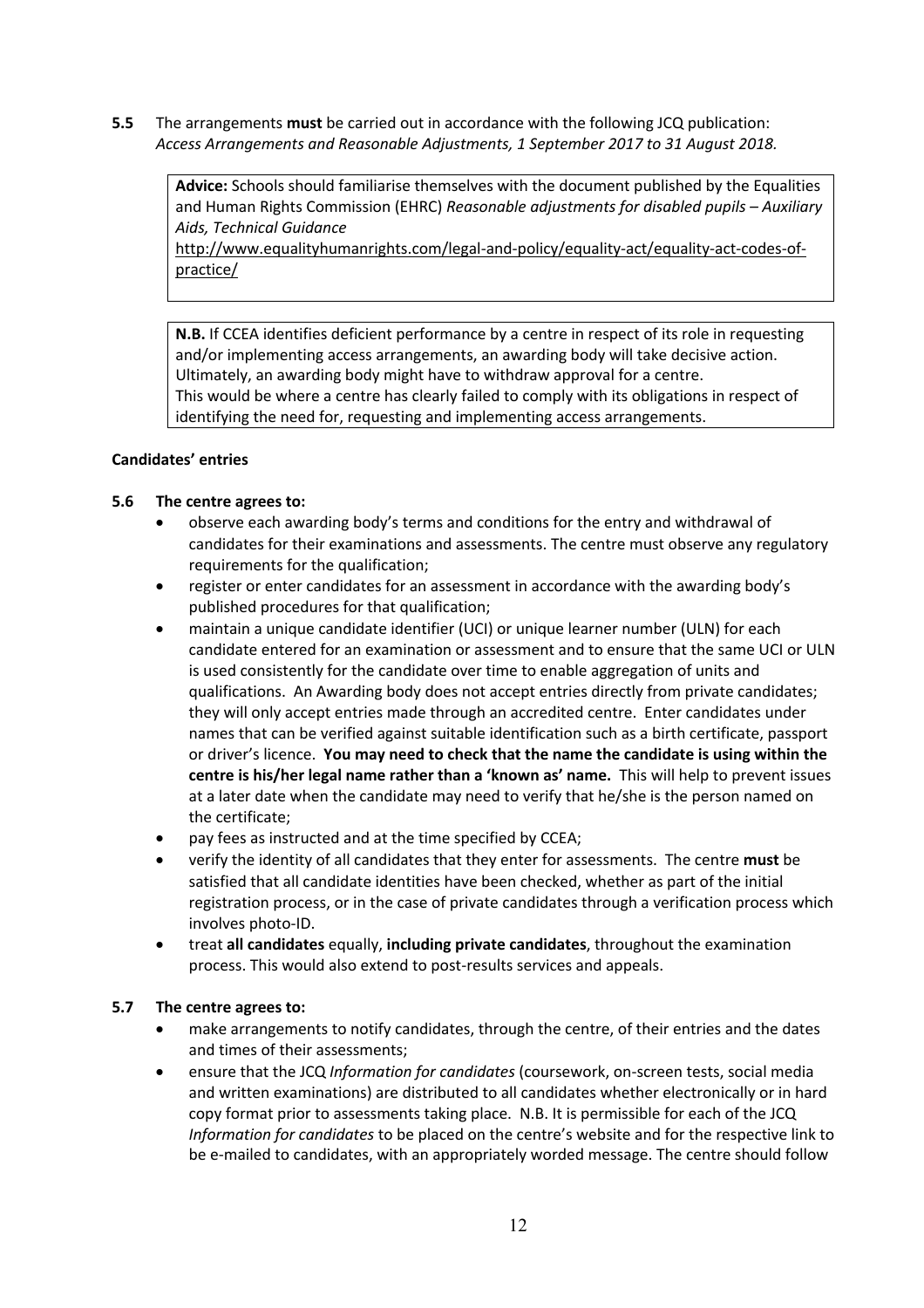this up with a briefing session or a special assembly led by the relevant Head of Year or an Assistant Head.

The briefing session would reinforce what candidates must and must not do when taking assessment and/or on-screen tests, and when producing coursework. **A centre may provide candidates with a copy of the JCQ** *Information for candidates* **in a language other than English, Irish or Welsh**;

- ensure that all candidate data where required by the awarding body has been supplied to the awarding body within the terms of the Data Protection Act 1998 and from when it comes into force the General Data Protection Regulations, and the Freedom of Information Act 2000, and that candidates have been properly informed that this data has been transferred to the awarding bodies (**see section 6, page 15, for more information**).
- draw to the attention of candidates and their parents/carers their **written** complaints and appeals procedure which will cover general complaints regarding the centre's delivery or administration of a qualification.

# **Coursework and Portfolios of Evidence**

# **5.8 The centre agrees to:**

- ensure that arrangements are in place to co-ordinate and standardise all marking of centreassessed components and to ensure that candidates' centre-assessed work is produced, authenticated and marked, or assessed and quality assured in accordance with the awarding body instructions. This applies to both internal and private candidates;
- notify the awarding body of a consortium of centres with joint teaching arrangements, so that the candidates for each qualification can be treated as a single group for the moderation of centre-assessed work. This is only required if two or more member centres will be entering candidates for work that is centre assessed;
- take reasonable steps to ensure that all associated administrative tasks are completed in an accurate and timely manner. For example, marks are correctly calculated, recorded and submitted by the published date. It is the responsibility of the centre to carefully check the marks it is submitting to an awarding body;
- submit centre-assessed marks and to despatch moderation samples, if required by the awarding body, by the published date. It is the responsibility of the centre to ensure that moderators receive the correct samples of work to review;
- have in place, and be available for inspection purposes, a **written** internal appeals procedure relating to internal assessment decisions and to ensure that details of this procedure are communicated, made widely available and accessible to all candidates; (A centre may place its internal appeals procedure on the school/college/training centre website or alternatively, the document may be made available to candidates upon request.)
- use only current assessment materials/tasks to assess candidates' knowledge and skills (in cases where the awarding body provides such material);
- store safely and securely all coursework or portfolios until the deadline for a re-moderation request has passed or until any appeal, malpractice or results enquiry has been completed, whichever is later. This includes materials stored electronically.

The centre **must** inform candidates of their centre assessed marks as a candidate is allowed to request a review of the centre's marking **before marks are submitted to the awarding body.**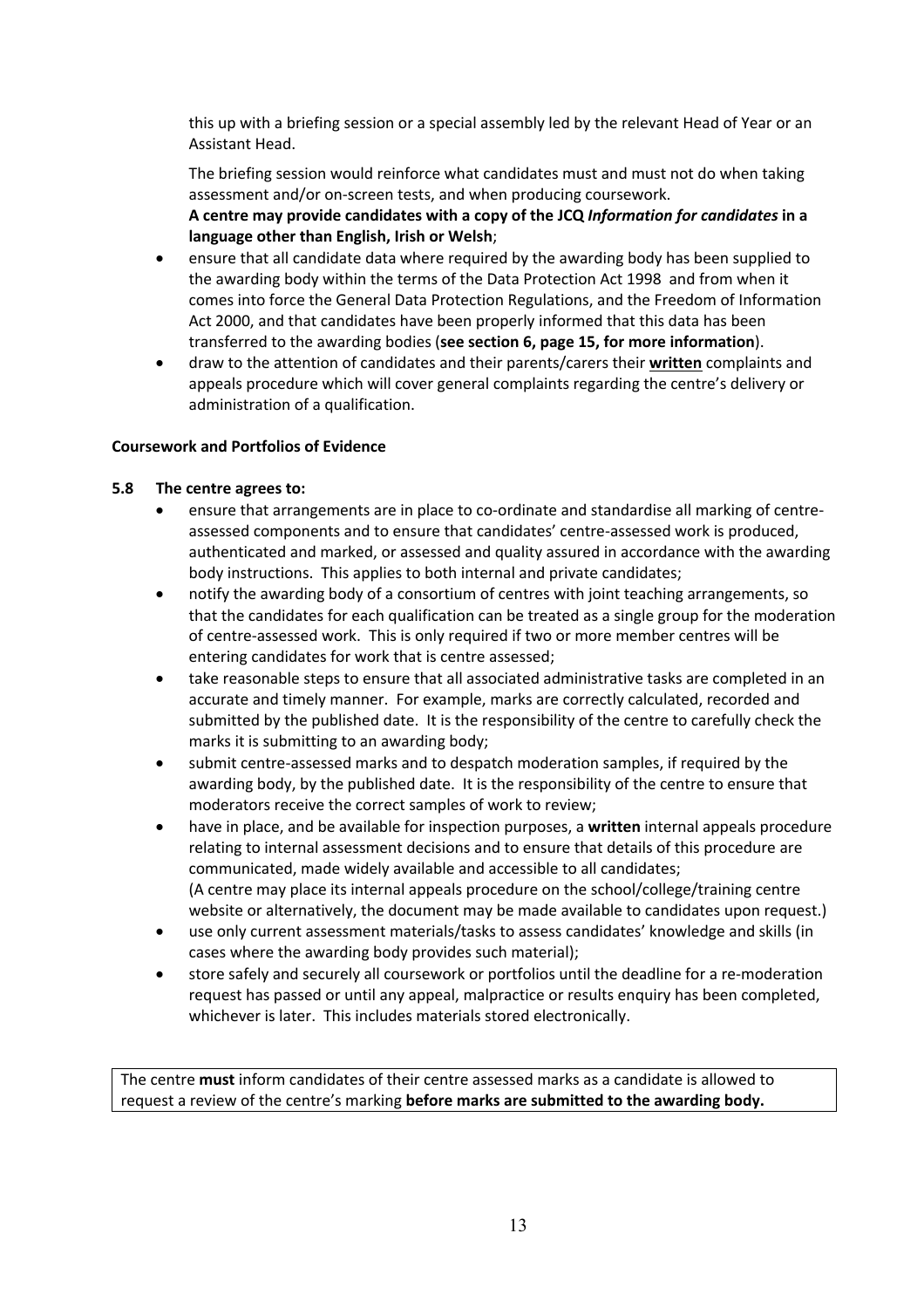# **Registrations and Entries**

# **5.9 The centre agrees to:**

- observe the awarding body terms and conditions for the entry and withdrawal of candidates for their assessments. **The awarding body will not allow centres to withdraw entries or awards after the release of results to centres**;
- submit registrations, entries and certification claims by the deadline(s); and
- pay fees as instructed and at the time specified by the awarding body.

# **During the Assessment**

# **5.10 The centre agrees to:**

- provide suitable accommodation and facilities for all assessments, including centre-assessed work;
- provide fully trained Oral Language Modifiers, practical assistants, readers, scribes and Sign Language Interpreters for examinations where permitted in accordance with the JCQ publication *Access Arrangements and Reasonable Adjustments* ;
- provide fully qualified teachers to mark, and/or fully qualified assessors for the verification of centre-assessed components;
- have in place **written** procedures to verify the identity of **all** candidates at the time of the assessment;
- conduct all assessments governed by these regulations in accordance with the following JCQ publication for the academic year 2018/17: *Access Arrangements and Reasonable Adjustments;* and the CCEA instructions for the relevant vocational qualification;
- submit any applications for special consideration where candidates meet the published criteria.

# **Malpractice**

# **5.11 The centre agrees to:**

- take all reasonable steps to prevent the occurrence of any malpractice (which includes maladministration) before, during the course of and after examinations have taken place
- notify an awarding body **immediately**, by completing the appropriate documentation, **of any alleged, suspected or actual incidents of malpractice** (which includes maladministration);

**Notification must be made to an awarding body whether involving a candidate (during assessment or following the authentication of coursework or verification of other assessed qualifications) or malpractice or maladministration by a member of staff.**

• investigate any instances of suspected malpractice (which includes maladministration) in accordance with the JCQ publication *Suspected Malpractice in Examinations and Assessments: Policies and Procedures, 1 September 2017 to 31 August 2018* and provide such information and advice as the awarding body may reasonably require.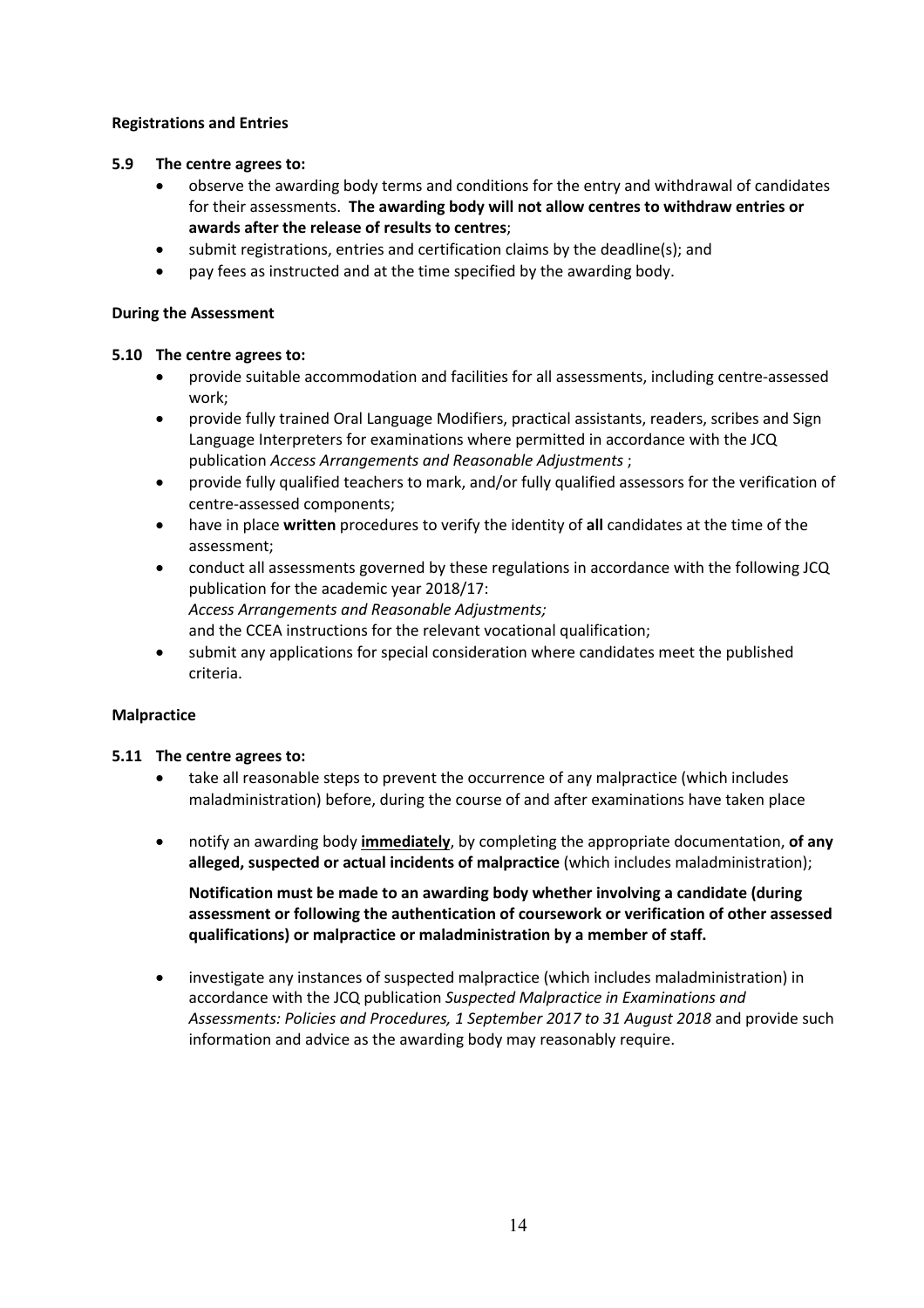#### **Post-Examination**

#### **Centre Management**

#### **5.12 In relation to externally assessed examinations, the centre agrees to:**

- keep scripts secure from the time they are collected from candidates until they are despatched to the awarding body or to the examiner;
- despatch scripts without delay on the day of the examination. If scripts have to be retained overnight they **must** be kept under secure conditions and despatched the next working day;
- respect the confidentiality of scripts by not allowing them to be read or photocopied by any person prior to marking, without the permission of the awarding body; • follow the instructions issued by an individual awarding body relating to the use of question papers for vocational qualifications after the examination has taken place.

#### **Results**

#### **5.13 The centre agrees to:**

- prior to the official dates and times for the release of results to candidates, keep result files and their contents **entirely confidential** to the head of centre, office staff and those senior members of staff and teaching staff within the centre and/or the consortium/Academy Trust who, in the opinion of the head of centre, need to be aware of the information;
- distribute provisional statements of results to **all** candidates, either electronically or in hard copy, without delay and regardless of any disputes (such as non-payment of fees).

**Centres are not permitted to withhold provisional results from candidates under any circumstances**. Under the terms of the Data Protection Act centres that receive a Subject Access Request are compelled to release results to candidates within timescales prescribed by the Data Protection Act**†**.

Alternatively, if a candidate makes a Subject Access Request directly to an awarding body in order to obtain his/her examination results, (**see section 6.7, page 22**) the awarding body is similarly compelled under the terms of the Data Protection Act**†** to provide those results within timescales prescribed by the Data Protection Act**†**.

**†** and from when it comes into force the General Data Protection Regulation.

#### **Post-Results Services and Appeals**

#### **5.13 The centre agrees to:**

- have in place **written** procedures for how it will deal with service 3 requests and appeals to the awarding body and to ensure that details of these procedures are made widely available and accessible to all candidates. Candidates must be made aware of the arrangements for post-results services **before** they take any assessment; and the accessibility of senior members of centre staff immediately after the publication of results.
- ensure that all candidates, including private candidates are made aware that all post-results service requests must be made through the centre;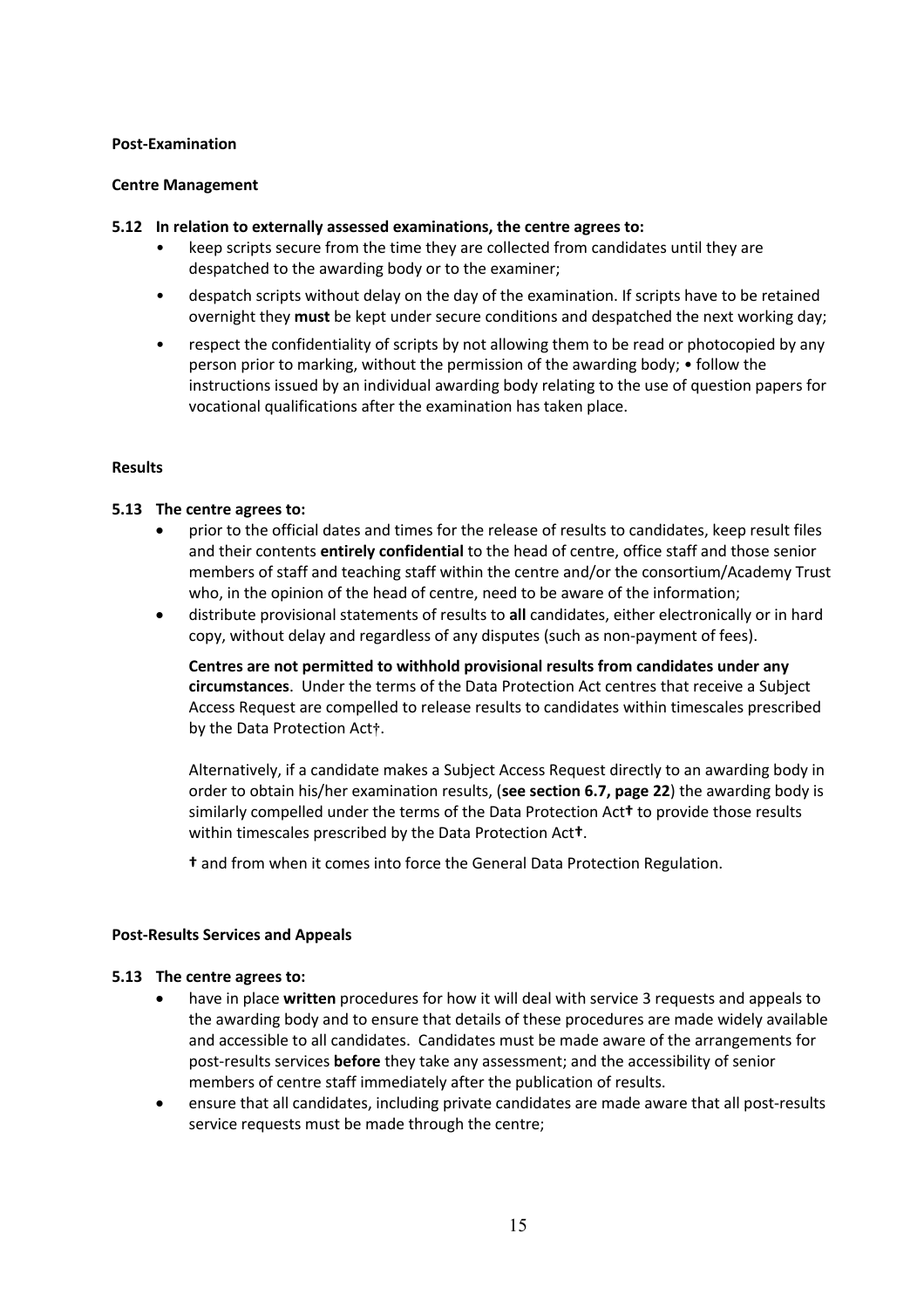- ensure that candidates have provided their **written consent** for clerical checks, reviews of marking and access to scripts services offered by the awarding bodies **after the publication of examination results;**
- submit requests for re-moderation **by the deadline(s)***;*
- submit requests for appeals in accordance with the JCQ publication *A guide to the awarding bodies' appeals processes* ;
- ensure outcomes of re-moderation and appeals are made known to candidates;
- have available for inspection purposes and draw to the attention of candidates and their parents/carers, a **written** internal appeals procedure to manage disputes when a candidate disagrees with a centre decision not to support an enquiry about results or an appeal. A centre may place its internal appeals procedure on the school/college/training centre website or alternatively the document may be made available to candidates upon request.

# **Certificates**

# **5.14 The centre agrees to:**

- distribute certificates to **all** candidates without delay and regardless of any disputes (such as non-payment of fees). **Certificates must not be withheld without prior permission from an awarding body which will only be given in very exceptional circumstances**. A record should be kept of the certificates that are issued;
- retain all unclaimed certificates under secure conditions for a minimum of 12 months from the date of issue;
- destroy any unclaimed certificates after retaining them for a minimum of 12 months. They must be destroyed in a confidential manner. Centres that do not have a means of destroying certificates confidentially may return them to the respective awarding body. A record of certificates that have been destroyed should be retained for four years from their date of destruction. However, **candidates should be informed that some awarding bodies do not offer a replacement certificate service.** In such circumstances the awarding body will issue a Certifying Statement of Results;
- return any certificates requested by the awarding bodies. Certificates remain the property of the awarding bodies at all times.

# **6 Exchange of Data**

**6.1** The obligations of centres and the awarding body with regard to the transfer and holding of personal data during the examination process may be in the General Data Protection Regulation and the Data Protection Act 2018.

As at the date of reviewing these regulations, the UK is a member of the European Union and the General Data Protection Regulation has direct effect within the UK. Elsewhere in these General Regulations reference is made to 'data protection legislation'. This is intended to refer to the law currently set out in the General Data Protection Regulation and domestic legislation.

# **Data Protection**

**6.2** Centres **must** inform candidates that relevant personal data (name, date of birth, gender) will be transferred to the awarding body for the purpose of examining and awarding qualifications and that such personal data, together with the examination results and outcomes of any reviews of marking, reviews of moderation and appeals may be shared with the consortium or Academy Trust.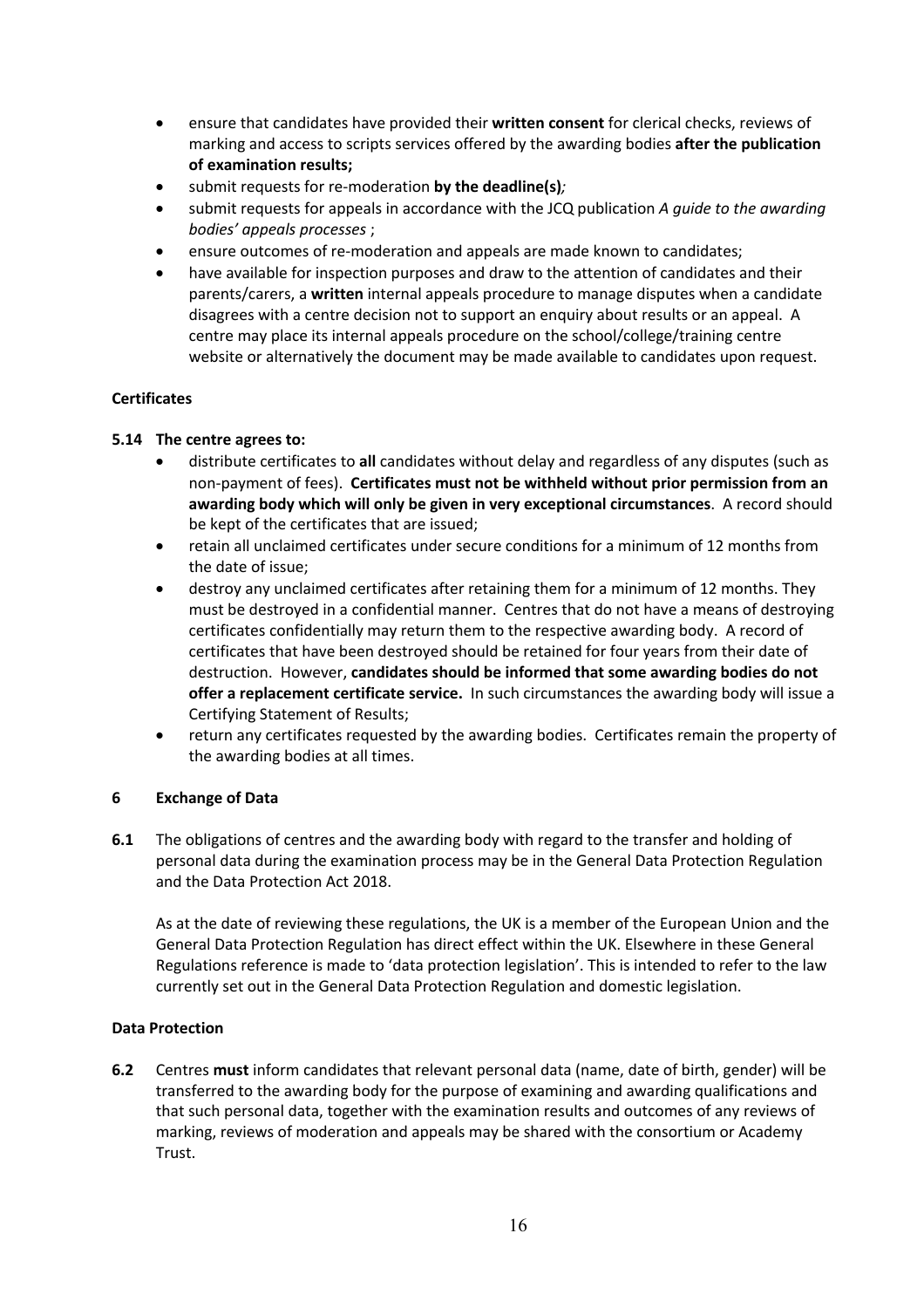- **6.3** Centres **must** bring to candidates' attention the JCQ document *Information for candidates – Privacy Notice, General and Vocational Qualifications* (**see Appendix A, page 21**). This document should ideally be distributed to a candidate at the start of a course leading to a vocational qualification, when the entries are submitted to awarding bodies for processing.
- **6.4** The head of centre or a member of the senior leadership team **must** advise any person involved in administering, teaching or completing examinations/assessments that where malpractice is suspected or alleged their personal data may be shared with other awarding bodies, the qualifications regulator or professional bodies in accordance with the JCQ publication Suspected Malpractice in Examinations and Assessments – Policies and Procedures.
- **6.5** Awarding bodies may be required to provide a candidate's personal data held to educational agencies such as DENI, Ofqual, DEL, Local Authorities, Learning Records Service (LRS), or to a central record of qualifications approved by the awarding body, for statistical and policy development purposes. The Awarding body maintains a comprehensive archive record of candidates' examination results. The purpose is to provide an audit trail of the results certificated and to maintain an accurate record of an individual's achievements. It is the responsibility of centres to ensure that candidates are made aware of this.
- **6.6** The Learning Records Service (LRS) will provide learners aged 14 and over with a unique learner number (ULN). An internet facility will provide and hold a ULN for every person in education and training aged 14 and over.

The ULN will remain with the learner for life, supporting the learner in building a record of their participation and achievements. Learners will be able to manage access to their own learning and achievement data, whilst awarding bodies will be able to publish and maintain a learner's achievement data.

- **6.7** The awarding body must also make the personal data they hold available to candidates when requested, subject to the application of any relevant exemptions within the Data Protection Act and, from when it comes into force, the General Data Protection Regulations. Candidates may, on payment of the appropriate fee, obtain access to their personal data such as examination results (**see section 5.12, page 13**) by applying to the appropriate awarding body's data protection officer.
- **6.8** Data protection laws acknowledge that an examination certificate is a contemporaneous record of achievement. The fact that an individual's name might have changed since the date of issue of the certificate does not render it inaccurate for the purposes of the Data Protection Act 1998 and, from when it comes into force, the General Data Protection Regulations.

#### **Freedom of Information**

- **6.9** Under the Freedom of Information Act 2000, the general public is allowed access to any recorded information held by public authorities, unless such information is exempted in accordance with the provisions of the Act.
- **6.10** This means centres or the awarding body who are public authorities within the meaning of the Act must consider requests for information in accordance with the provisions of the Act. They must adopt and maintain a publication scheme setting out how the different classes of information are made available.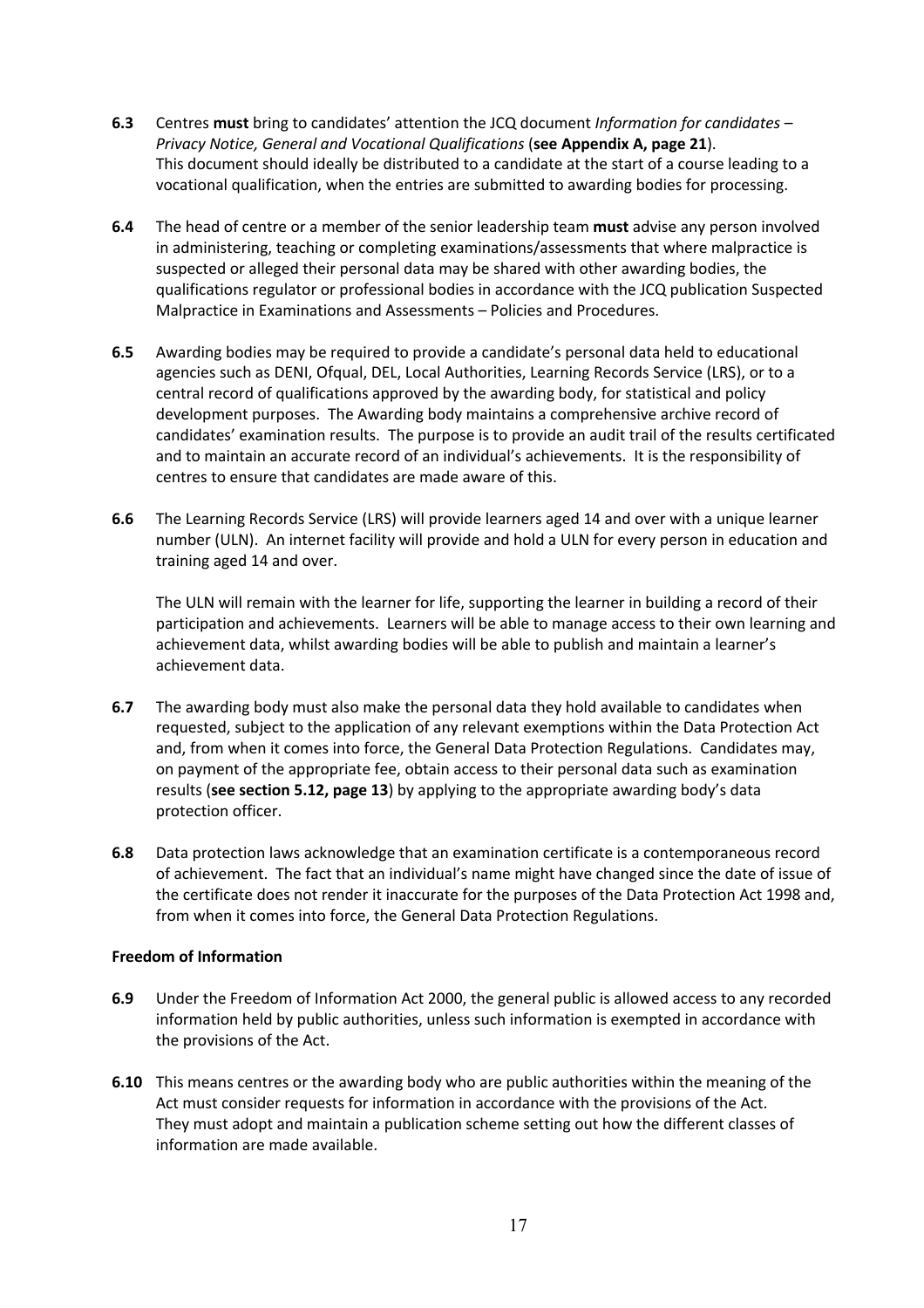**6.11** Information held on behalf of other public authorities such as DENI, DEL or Ofqual will also fall within the scope of the Act. Centres and awarding bodies should co-operate with the relevant authority in respect of any request for such information.

# **Copyright**

- **6.12** The copyright in all question papers, on-screen assessments and computer-based assessments created by an awarding body belongs to that awarding body. Unless otherwise expressly stated in any assessments which are qualifications-specific, the awarding body grants the centres a nonexclusive, non-transferrable licence to use assessments for the purpose only of preparing future groups of candidates for mock examinations and other internal centre tests.
- **6.13** For confidentiality purposes question papers must not be released to centre personnel for use in accordance with the above licence until after the awarding body's published finishing **time** for the examination or, in the case of a timetable variation, until all candidates within the centre have completed the examination.

This does not restrict access to question papers by authorised centre personnel for the purpose of conducting examinations.

- **6.14** Materials that are submitted by candidates for assessment may include any form of written work, audio and visual materials, computer programmes and data ("**Assessment Materials**"). The copyright in any assessment materials created by a candidate belongs to him/her.
- **6.15** Each centre will procure from each of its candidates to grant the awarding body a non-exclusive, royalty-free licence to use their assessment materials (the "**Assessment Licence**") on the following terms:
	- **(i)** the assessment licence becomes effective on submission, in any medium or form, by the candidate of the applicable assessment materials;
	- **(ii)** the awarding body is entitled to use such assessment materials for the purpose of:
		- **(a)** assessing such candidates and their assessment materials ("**Candidate Assessment**"); **and**
		- **(b)** providing education and training services to others;
		- **(c)** research.

the awarding body is entitled to grant any sub-licences of its rights under section 6.15(ii):

- **(d)** to third party examiners for the purpose of candidate assessment; **and**
- **(e)** to third party IT service providers for the purpose of detecting potential and suspected malpractice;
- **(iii)** the awarding body and its sub-licensees are entitled, for purposes of exercising their rights under the assessment licence, to reproduce the assessment materials in any form or medium and in whole or in part;
- **(iv)** the awarding body is entitled, for the purpose of providing education and training services to others, to modify, translate or otherwise change the assessment materials to meet particular needs;
- **(v)** a candidate shall be entitled to notify the awarding body, by means of a notice to the centre, that he or she wishes to terminate the awarding body's rights referred to in section 6.15(ii)(b), and it shall be in discretion of the awarding body whether or not to terminate such rights; **and**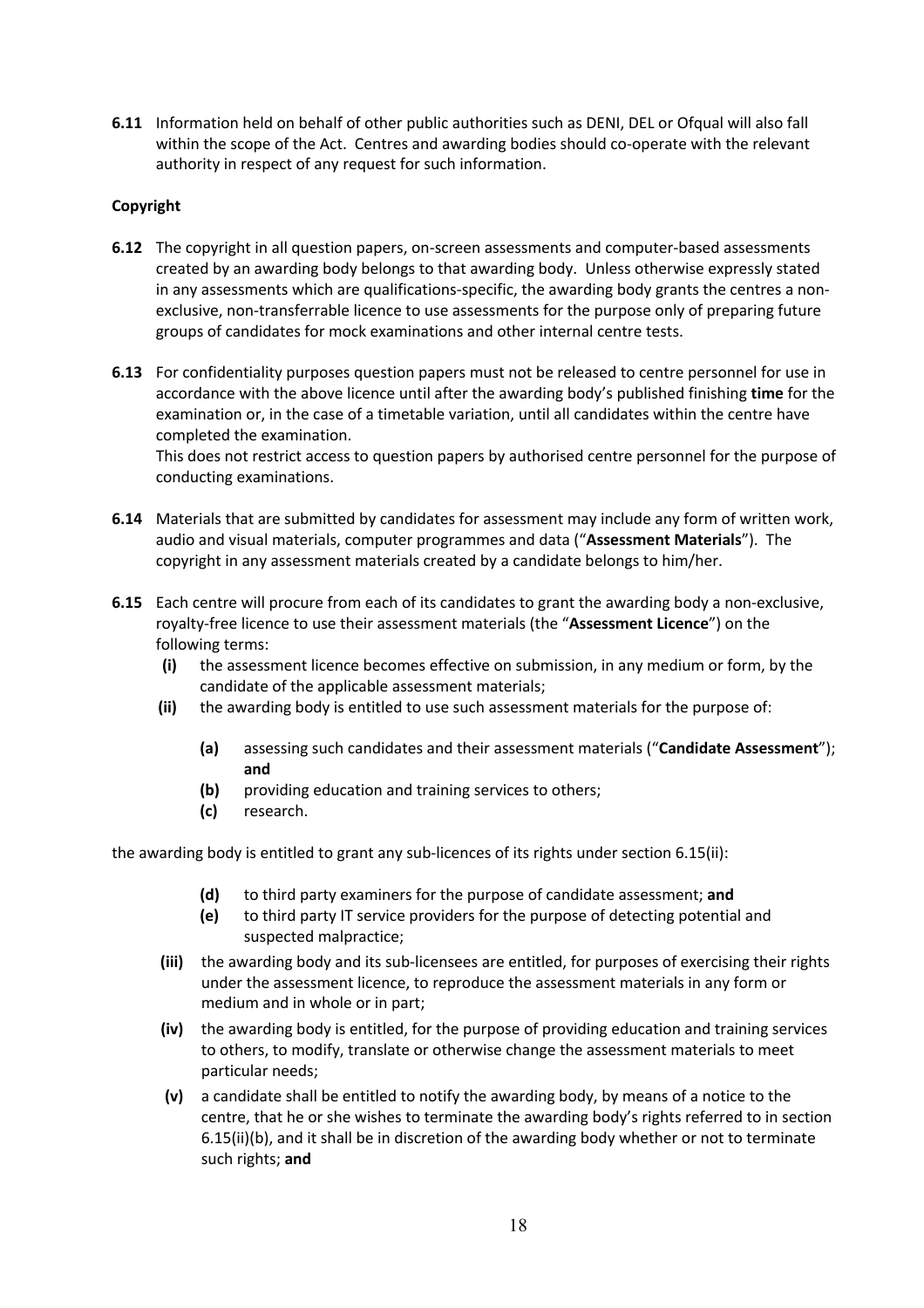- **(vi)** a candidate is not entitled to terminate the awarding body's rights referred to in section 6.15(ii)(a).
- **6.16** The assessment materials will either be assessed internally by teachers in the centres (whose marks will be moderated) or externally by examiners. Any such assessment materials will be anonymised to ensure that the candidates cannot be identified. Where a centre or third party is in possession of any assessment materials for the purposes of candidate assessment, such assessment materials will be held on behalf of the awarding body, and the centre or third party shall not acquire any rights therein other than granted pursuant to the assessment licence.
- **6.17** The awarding body before publishing or otherwise disclosing assessment materials to any third party in any medium or form, and using any assessment materials for the purpose of providing education and training services to others, pursuant to the assessment licence, will anonymise such assessment materials to ensure that the candidates cannot be identified.
- **6.18** The awarding body will, in using any assessment materials for the purpose of providing education and training services to others pursuant to the assessment licence, before publishing or otherwise disclosing such assessment materials to any third party in any medium or form, anonymise such assessment materials to ensure that the candidates cannot be identified.
- **6.19** Each centre must promptly submit to the relevant awarding body any notice given by a candidate referred to in section 6.15(vi).
- **6.20** Subject to section 6.15, the physical medium on which any assessment material is recorded will be the property of the awarding body to whom it is submitted (the "**Property**"). The property will not be returned to centres other than through the access to scripts arrangements set out in section 5.13.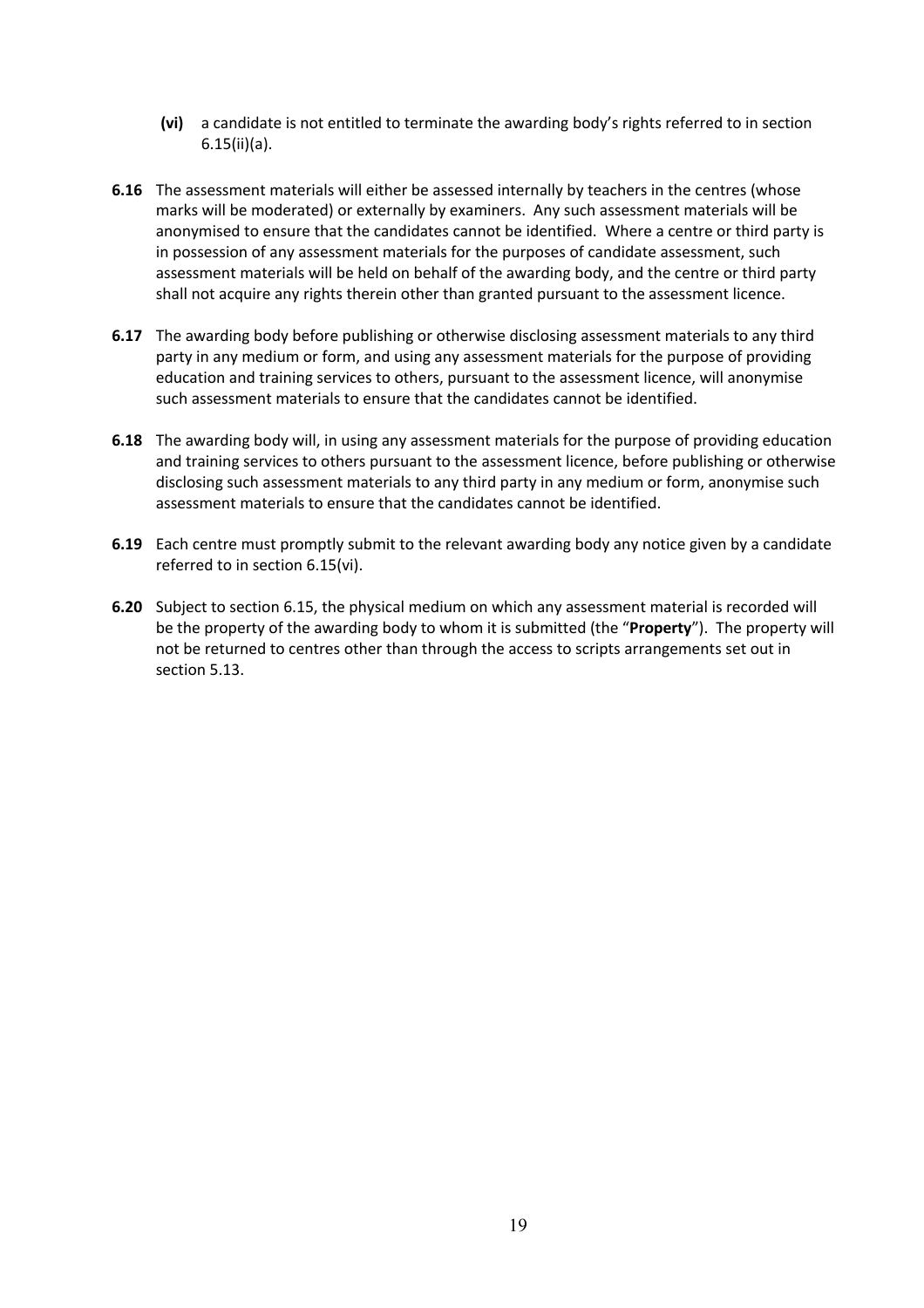# **Appendix A**



#### **Information for candidates – Privacy Notice**

#### **Vocational qualifications**

CCEA will process your personal data in accordance with the Data Protection Act 2018 and, from when it comes into force, the General Data Protection Regulations and the *Code of Practice* issued by the qualification regulators of England, Wales and Northern Ireland.

The awarding body will undertake the following administrative activities in relation to the processing and exchange of candidates' personal data:

- **1** Personal data relating to the name(s), date of birth, gender, unique candidate identifier (UCI) and unique learner number (ULN) of an individual candidate will always be collected by an awarding body for the purposes of examining and awarding qualifications. In some cases additional information, which may include sensitive personal data relating to health, will also be collected to support requests for access arrangements and reasonable adjustments and/or special consideration. Such personal data will be supplemented by the results of examinations and assessments undertaken by the respective candidate.
- **2** A candidate's personal data will only be collected from registered examination centres in the context of examination entries and/or certification claims.
- **3** Such data collected will not be used by an awarding body other than for the administration of the examinations process, conducting assessments and the certification of results claims. Candidates' personal data including examination results and outcomes of any reviews of marking, reviews of moderation and appeals may be shared by the awarding body with the centre which entered the candidates, as well as within a consortium or Academy Trust of which the centre is a member.
- **4** Personal data within candidates' work will be collected and processed by an awarding body for the purposes of marking, issuing of assessment results and providing candidates with access to service 3. Examination results will be retained for a minimum of forty years.

In order for an awarding body to achieve this, some personal information may be transferred to third parties such as examiners, who may in some instances, reside outside the European Economic Area.

- **5** The awarding boy may be required to provide a candidate's personal data to educational agencies such as DE, DEL Ofqual, UCAS, Local Authorities, and Learning Records Service (LRS). Additionally, candidates' personal data may be provided to a central record of qualifications approved by the awarding bodies for statistical and policy development purposes.
- **6** Some of the information candidates supply will be used Learning Records Office (LRO) to issue/verify a candidate's Unique Learner Number (ULN) and update/check a candidate's Personal Learning Record.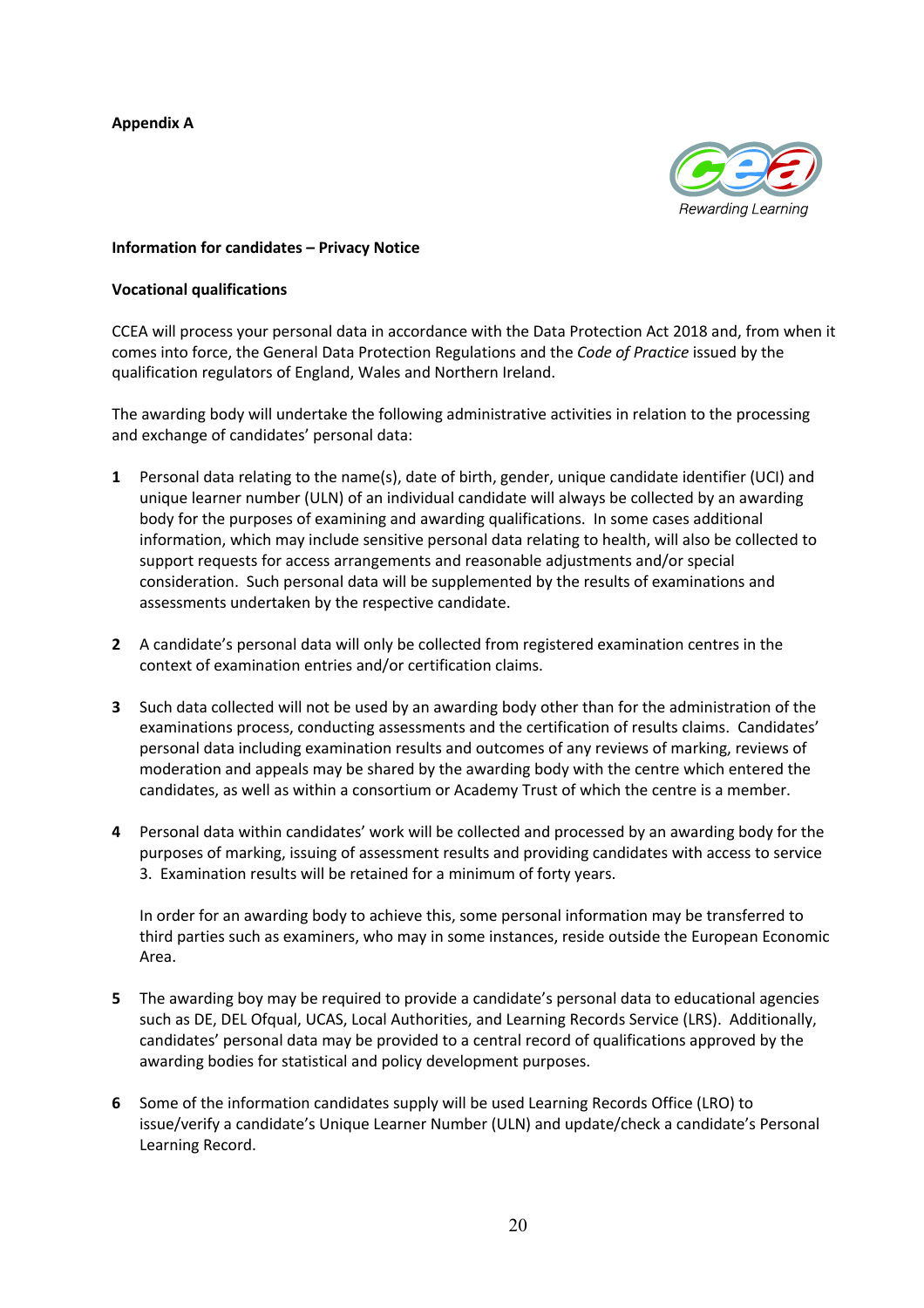The LRO may share a candidate's ULN and Personal Learning Record with other education related organisations, such as a careers service, a candidate's school, college or training orgainsation Government Departments and public bodies responsible for education. Further details of how information is processed and shared can be found at: http://www.learningrecordsservice.org.uk/

**7** Awarding bodies are obliged to confirm what personal data is held, what it is held for, to whom the data are to/may be disclosed, and disclose the information that they hold about data subjects, (e.g. the candidates) within 40 days of receiving a formal request for disclosure, subject to the application of any relevant exemptions under the Data Protection Act 1998.

Candidates should make an application to the CCEA's data protection officer. CCEA may charge a fee for this service.

**8** If you have not reached the age of 16, you may first wish to discuss this Privacy Notice with your parent or legal guardian.

CCEA, Department of Education (DE), Department of Employment & Learning (DEL), Local Authorities, the Office of the Qualifications and Examinations Regulation (Ofqual) and Ofsted, are all 'data controllers' under the Data Protection Act 1998 in that they determine the purpose(s) for which 'personal data' (information about living individuals from which they can be identified) is processed and the way in which that processing is undertaken.

It is a requirement for data controllers to provide data subjects (individuals who are the subject of personal data) with details of who they are, the purposes for which they process the personal data, and any other information that is necessary to make the processing of the personal data secure and accurate, including any third parties to whom it may be passed to.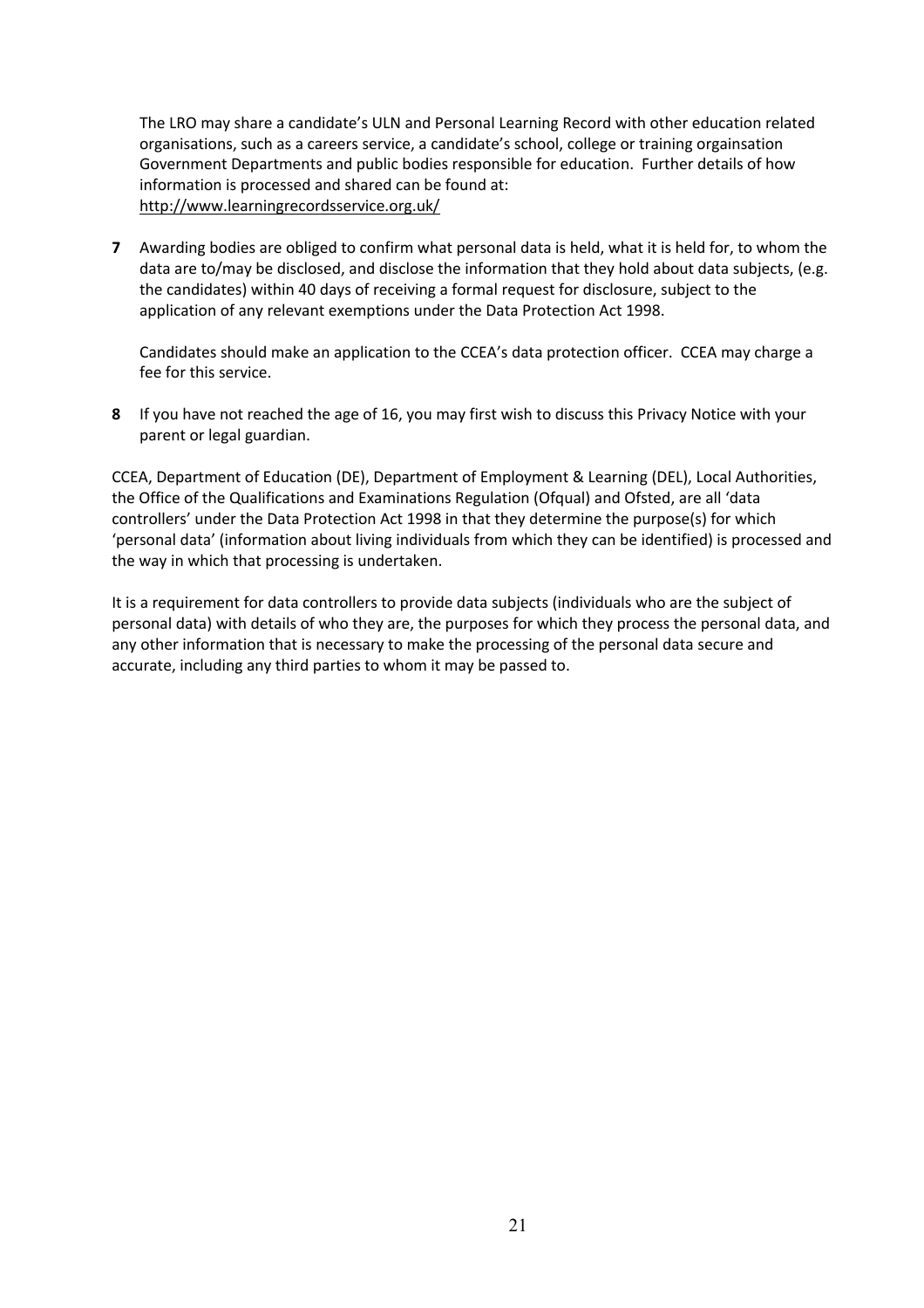# **Appendix B**



#### **Are you ready?**

# **A checklist for prospective vocational centres or where a centre has changed its address or secure storage arrangements**

Vocational centres **must** ensure a completed copy of this checklist is returned to CCEA

An inspection will only take place on receipt of the completed form.

If your response to a question indicates that you are not yet ready as a prospective examination centre, you **must** seek advice from the relevant awarding body.

Should another inspection become necessary in view of inaccurate information being submitted, the awarding bodies reserve the right to levy a fee.

| <b>General requirements</b>                                                                                                                                                | <b>Centre is</b><br>ready | Centre is<br>not ready |
|----------------------------------------------------------------------------------------------------------------------------------------------------------------------------|---------------------------|------------------------|
| Does the centre have a full understanding of and is prepared to abide<br>by the CCEA publication Vocational Qualifications General Regulations<br>for Approved Centres?    | <b>Yes</b>                | <b>No</b>              |
| Does the centre have a full understanding of and is prepared to abide<br>by the following JCQ publication?<br>Access Arrangements and Reasonable Adjustments               | <b>Yes</b>                | <b>No</b>              |
| Do you have a designated business address with an office and a key<br>contact available between 8.30 am to 3.30 pm during term time?                                       | Yes                       | <b>No</b>              |
| Will the centre be open and staff available for an inspection visit in<br>the next two to four weeks?                                                                      | Yes                       | <b>No</b>              |
| Are you applying for centre approval no later than five months before<br>the entry deadline for the first vocational series?                                               | Yes                       | <b>No</b>              |
| Is there a safe/secure cabinet in place for storage of confidential<br>materials/students work?                                                                            | <b>Yes</b>                | <b>No</b>              |
| Have you determined appropriate arrangements for receiving and<br>storing confidential materials as issued by the awarding body?                                           | Yes                       | <b>No</b>              |
| Do you have sufficient and suitable accommodation within your<br>centre for candidates to undertake assessments and, where<br>appropriate, facilities for on-screen tests? | <b>Yes</b>                | <b>No</b>              |